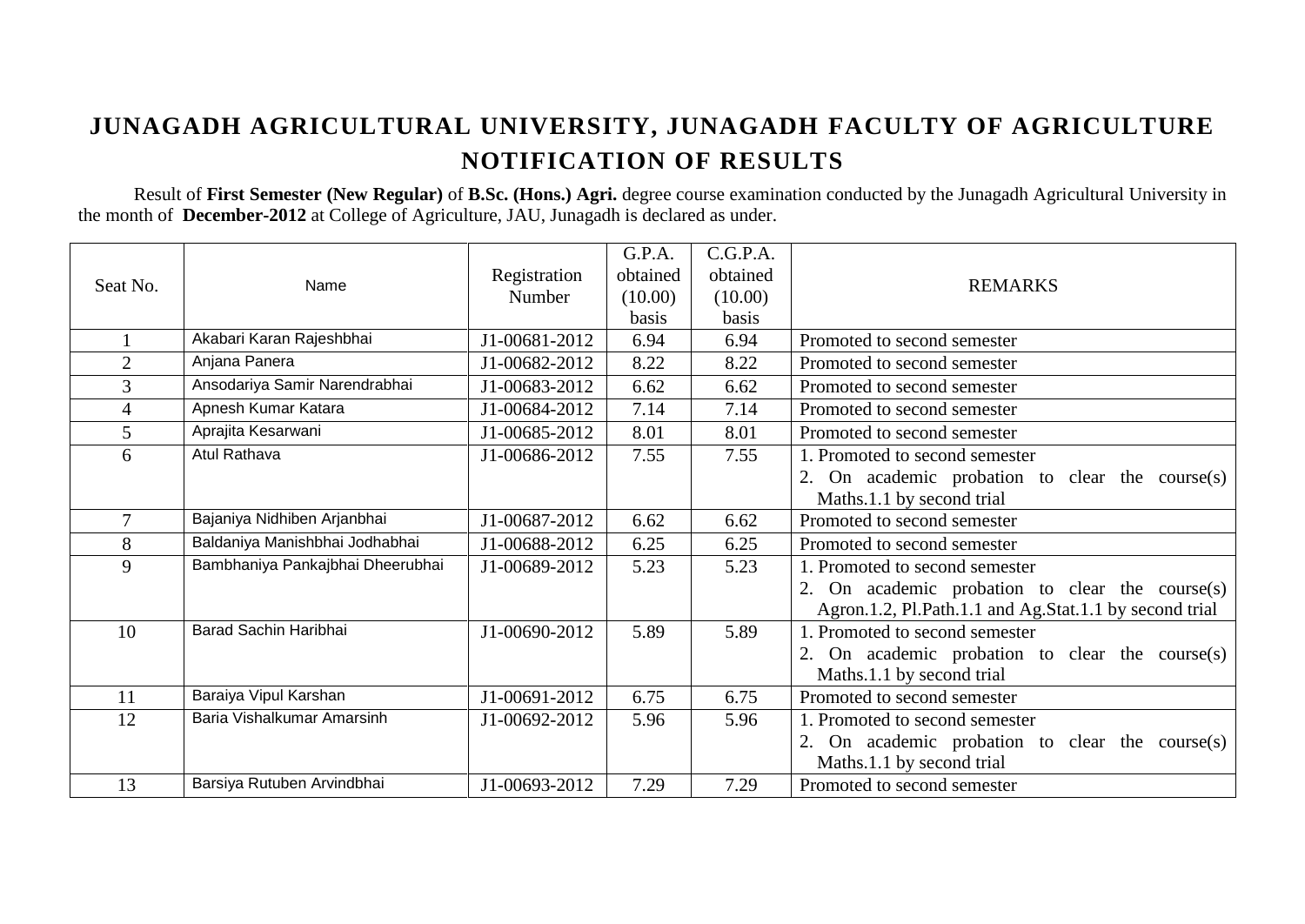| 14 | Bavaliya Hasmukhbhai Jemabhai   | J1-00694-2012 | 7.24 | 7.24 | Promoted to second semester                         |
|----|---------------------------------|---------------|------|------|-----------------------------------------------------|
| 15 | Bavisa Rupaben Vinubhai         | J1-00695-2012 | 7.42 | 7.42 | Promoted to second semester                         |
| 16 | Bhalodia Brijesh Harsukhbhai    | J1-00696-2012 | 6.38 | 6.38 | Promoted to second semester                         |
| 17 | Bhanderi Hiren Dheerajlal       | J1-00697-2012 | 6.75 | 6.75 | Promoted to second semester                         |
| 18 | Bhoot Harikrushn Vallabhbhai    | J1-00698-2012 | 6.52 | 6.52 | Promoted to second semester                         |
| 19 | Bhut Vishal Vasharambhai        | J1-00699-2012 | 6.14 | 6.14 | Promoted to second semester                         |
| 20 | Chaudhari Ankitkumar Ashokbhai  | J1-00700-2012 | 7.45 | 7.45 | Promoted to second semester                         |
| 21 | Chauhan Pratikkumar Sudhirbhai  | J1-00701-2012 | 7.06 | 7.06 | 1. Promoted to second semester                      |
|    |                                 |               |      |      | 2. On academic probation to clear the course(s)     |
|    |                                 |               |      |      | Maths.1.1 by second trial                           |
| 22 | Chauhan Vivek Ashwinbhai        | J1-00702-2012 | 5.43 | 5.43 | 1. Promoted to second semester                      |
|    |                                 |               |      |      | 2. On academic probation to clear the course(s)     |
|    |                                 |               |      |      | Agron.1.2 and Maths.1.1 by second trial             |
| 23 | Chavda Nikunj Shivrambhai       | J1-00703-2012 | 6.79 | 6.79 | 1. Promoted to second semester                      |
|    |                                 |               |      |      | 2. On academic probation to clear the course $(s)$  |
|    |                                 |               |      |      | Maths.1.1 by second trial                           |
| 24 | Chovatia Keyur Gangdasbhai      | J1-00704-2012 | 6.80 | 6.80 | Promoted to second semester                         |
| 25 | Chovatiya Pragnesh Narendrabhai | J1-00705-2012 | 7.30 | 7.30 | Promoted to second semester                         |
| 26 | Chovatiya Ronakkumar Pravinbhai | J1-00706-2012 | 5.01 | 5.01 | 1. Promoted to second semester                      |
|    |                                 |               |      |      | 2. On academic probation to clear the course(s)     |
|    |                                 |               |      |      | Pl.Path.1.1, Hort.1.1 and Maths.1.1 by second trial |
| 27 | Damor Mayurkumar Premjibhai     | J1-00707-2012 | 6.49 | 6.49 | Promoted to second semester                         |
| 28 | Davara Monaliben Ashokbhai      | J1-00708-2012 | 6.72 | 6.72 | Promoted to second semester                         |
| 29 | Deep Kumar                      | J1-00709-2012 | 7.01 | 7.01 | Promoted to second semester                         |
| 30 | Delvadiya Indrajay Ratilal      | J1-00710-2012 | 7.31 | 7.31 | Promoted to second semester                         |
| 31 | <b>Dhaval Gohel</b>             | J1-00711-2012 | 7.60 | 7.60 | Promoted to second semester                         |
| 32 | Dholakia Hemang Prakashchandra  | J1-00712-2012 | 6.19 | 6.19 | 1. Promoted to second semester                      |
|    |                                 |               |      |      | 2. On academic probation to clear the course(s)     |
|    |                                 |               |      |      | Maths.1.1 by second trial                           |
| 33 | Donga Abhishek Shashikantbhai   | J1-00713-2012 | 6.80 | 6.80 | Promoted to second semester                         |
| 34 | Faldu Tarang Ashokbhai          | J1-00714-2012 | 7.50 | 7.50 | Promoted to second semester                         |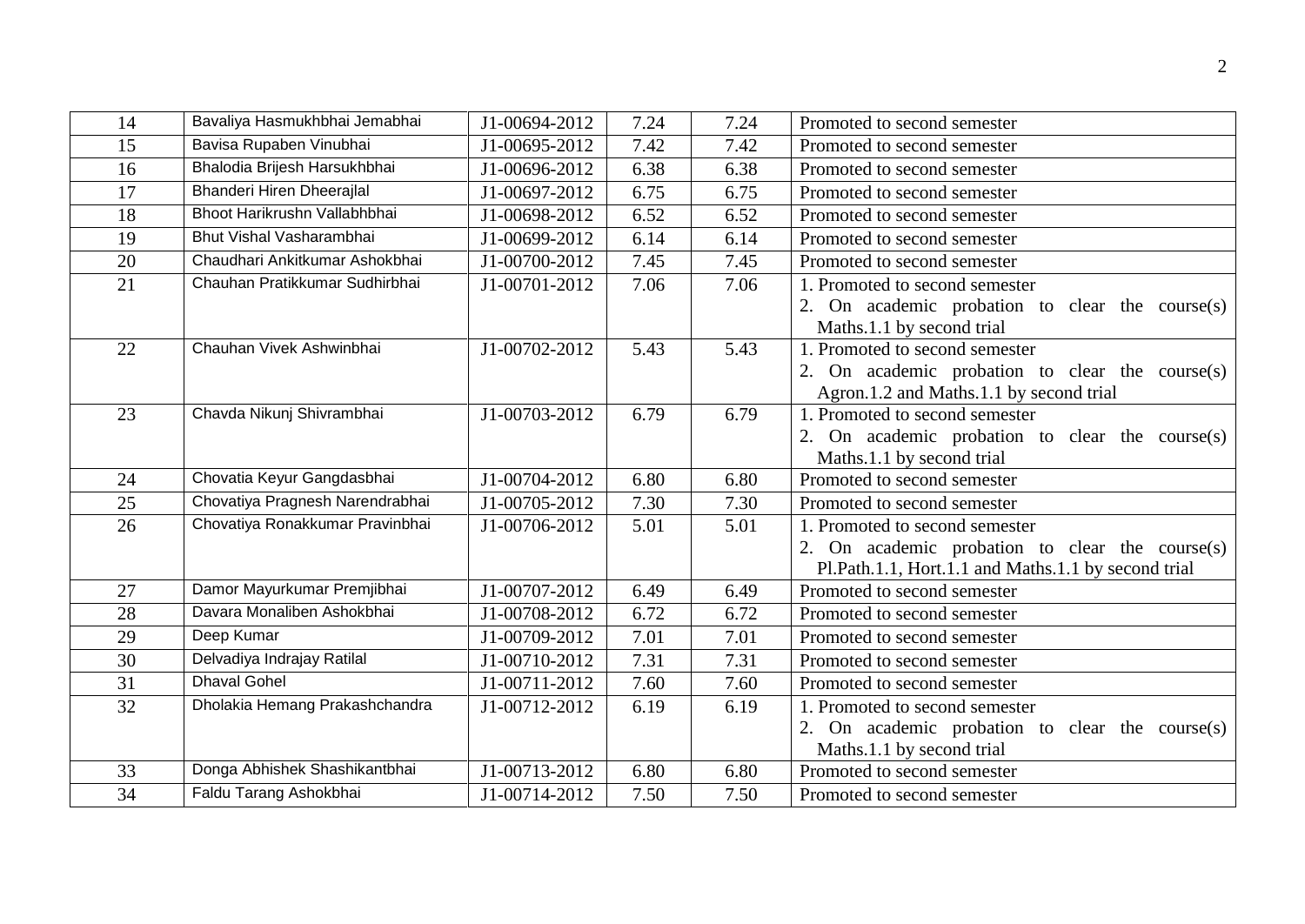| 35 | Gadhiya Kavitaben Kanubhai         | J1-00715-2012 | 7.67 | 7.67 | Promoted to second semester                                                  |
|----|------------------------------------|---------------|------|------|------------------------------------------------------------------------------|
| 36 | Gajera Foram Vitthalbhai           | J1-00716-2012 | 7.20 | 7.20 | Promoted to second semester                                                  |
| 37 | Gajera Vipulkumar Chandubhai       | J1-00717-2012 | 7.02 | 7.02 | Promoted to second semester                                                  |
| 38 | Ganvit Jigneshkumar Bhagubhai      | J1-00718-2012 | 6.21 | 6.21 | Promoted to second semester                                                  |
| 39 | Gediya Laljibhai Naranbhai         | J1-00719-2012 | 8.00 | 8.00 | Promoted to second semester                                                  |
| 40 | Ghetiya Krupaben Pravinbhai        | J1-00720-2012 | 7.06 | 7.06 | Promoted to second semester                                                  |
| 41 | Ginoya Aarti Vrajlal               | J1-00721-2012 | 7.21 | 7.21 | Promoted to second semester                                                  |
| 42 | Godhani Mitalben Rameshbhai        | J1-00722-2012 | 6.61 | 6.61 | Promoted to second semester                                                  |
| 43 | Gondaliya Krupal Pravinbhai        | J1-00723-2012 | 6.14 | 6.14 | Promoted to second semester                                                  |
| 44 | Gothaliya Dikshita Rajeshbhai      | J1-00724-2012 | 8.06 | 8.06 | Promoted to second semester                                                  |
| 45 | Gothi Rajesh Dhirajlal             | J1-00725-2012 | 5.42 | 5.42 | 1. Promoted to second semester                                               |
|    |                                    |               |      |      | 2. On academic probation to clear the course(s)<br>Maths.1.1 by second trial |
| 46 | Hadavani Janakiben Kantibhai       | J1-00726-2012 | 7.52 | 7.52 | Promoted to second semester                                                  |
| 47 | Hapani Vivek Vasantbhai            | J1-00727-2012 | 6.85 | 6.85 | Promoted to second semester                                                  |
| 48 | Hingladiya Jigneshkumar Prabhubhai | J1-00728-2012 | 7.42 | 7.42 | Promoted to second semester                                                  |
| 49 | Hirani Nikunj Bharatbhai           | J1-00729-2012 | 7.74 | 7.74 | Promoted to second semester                                                  |
| 50 | Hirapara Monika Mansukhbhai        | J1-00730-2012 | 6.60 | 6.60 | Promoted to second semester                                                  |
| 51 | Jaday Aniruddhsinh Haribhai        | J1-00731-2012 | 6.15 | 6.15 | Promoted to second semester                                                  |
| 52 | Jadav Danabhai Arjanbhai           | J1-00732-2012 | 7.15 | 7.15 | Promoted to second semester                                                  |
| 53 | Jadeja Khushbuba Mahavirsinh       | J1-00733-2012 | 7.11 | 7.11 | Promoted to second semester                                                  |
| 54 | Jadeja Vihal Karshanbhai           | J1-00734-2012 | 5.94 | 5.94 | Promoted to second semester                                                  |
| 55 | Jivani Harshal Kishorbhai          | J1-00735-2012 | 7.88 | 7.88 | Promoted to second semester                                                  |
| 56 | Joshi Bhartiben Mahashankarbhai    | J1-00736-2012 | 7.79 | 7.79 | Promoted to second semester                                                  |
| 57 | Kachhadiya Tarun Batukbhai         | J1-00737-2012 | 6.65 | 6.65 | Promoted to second semester                                                  |
| 58 | Kamani Kishan Bhikhabhai           | J1-00738-2012 | 7.52 | 7.52 | Promoted to second semester                                                  |
| 59 | Kaneria Prashant Bharatbhai        | J1-00739-2012 | 7.88 | 7.88 | Promoted to second semester                                                  |
| 60 | Kantariya Ghanshyambhai Kalabhai   | J1-00740-2012 | 6.25 | 6.25 | Promoted to second semester                                                  |
| 61 | Kapuriya Tushar Dineshbhai         | J1-00741-2012 | 7.21 | 7.21 | Promoted to second semester                                                  |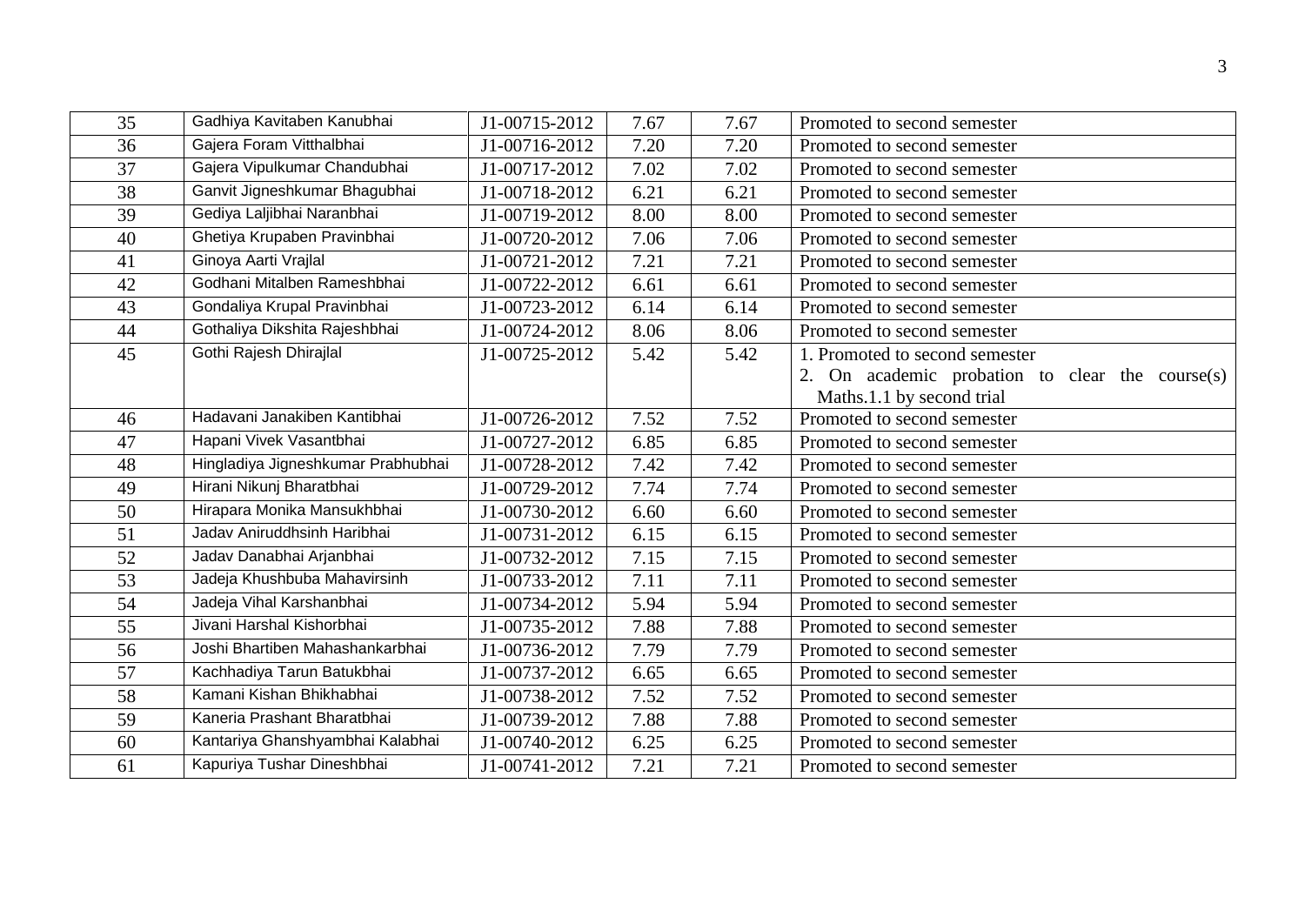| 62 | Karavadara Bharat Karabhai      | J1-00742-2012 | 3.87              | 3.87 | 1. Not promoted to second semester                    |
|----|---------------------------------|---------------|-------------------|------|-------------------------------------------------------|
|    |                                 |               |                   |      | 2. On academic probation to clear the course $(s)$    |
|    |                                 |               |                   |      | Agron.1.1, Agron.1.2, Ag.Chem.1.1, Pl.Path.1.1,       |
|    |                                 |               |                   |      | Hort.1.1, PBG.1.1, Maths.1.1 and Ag.Stat.1.1 by       |
|    |                                 |               |                   |      | second trial                                          |
| 63 | Kharadi Sachinkumar Bipinbhai   | J1-00743-2012 | 4.09              | 4.09 | 1. Not promoted to second semester                    |
|    |                                 |               |                   |      | 2. On academic probation to clear the course(s)       |
|    |                                 |               |                   |      | Agron.1.1, Agron.1.2, Ag.Chem.1.1, Pl.Path.1.1,       |
|    |                                 |               |                   |      | Hort.1.1, Maths.1.1 and Ag.Stat.1.1 by second trial   |
| 64 | Khokhariya Akshaykumar Ramanlal | J1-00744-2012 | 4.04              | 4.04 | 1. Not promoted to second semester                    |
|    |                                 |               |                   |      | 2. On academic probation to clear the course(s)       |
|    |                                 |               |                   |      | Agron.1.1, Agron.1.2, Ag.Chem.1.1, Pl.Path.1.1,       |
|    |                                 |               |                   |      | Hort.1.1, PBG.1.1, Maths.1.1 and Ag.Stat.1.1 by       |
|    |                                 |               |                   |      | second trial                                          |
| 65 | Khushboo Kumari                 | J1-00745-2012 | 0.00              | 0.00 | 1. Not promoted to second semester                    |
|    |                                 |               |                   |      | 2. On academic probation to clear the course(s)       |
|    |                                 |               |                   |      | Agron.1.1, Agron.1.2, Ag.Chem.1.1, Pl.Path.1.1,       |
|    |                                 |               |                   |      | Hort.1.1, PBG.1.1, Maths.1.1, Ag.Stat.1.1 and Eng.1.1 |
|    |                                 |               |                   |      | by second trial                                       |
| 66 | Km Sonam Rani Agrahari          | J1-00746-2012 | 7.64              | 7.64 | Promoted to second semester                           |
| 67 | Kotak Jigar Narendrabhai        | J1-00747-2012 | 6.89              | 6.89 | Promoted to second semester                           |
| 68 | Kucha Hareshkumar Chhaganbhai   | J1-00748-2012 | 6.50              | 6.50 | Promoted to second semester                           |
| 69 | Lakhlani Manshiben Maheshkumar  | J1-00749-2012 | $\overline{7.51}$ | 7.51 | Promoted to second semester                           |
| 70 | Luna Khimanand Samrabhai        | J1-00750-2012 | 6.29              | 6.29 | Promoted to second semester                           |
| 71 | Lunagariya Nidhi Pravinbhai     | J1-00751-2012 | 7.44              | 7.44 | Promoted to second semester                           |
| 72 | Marvaniya Bhargav Gordhanbhai   | J1-00752-2012 | 7.15              | 7.15 | Promoted to second semester                           |
| 73 | Monika Jilowa                   | J1-00753-2012 | 7.43              | 7.43 | Promoted to second semester                           |
| 74 | Ms. Meenu Meena                 | J1-00754-2012 | 6.81              | 6.81 | Promoted to second semester                           |
| 75 | Naghera Prakash Ramasibhai      | J1-00755-2012 | 5.25              | 5.25 | 1. Promoted to second semester                        |
|    |                                 |               |                   |      | On academic probation to clear the course $(s)$<br>2. |
|    |                                 |               |                   |      | Agron.1.2 and Pl.Path.1.1 by second trial             |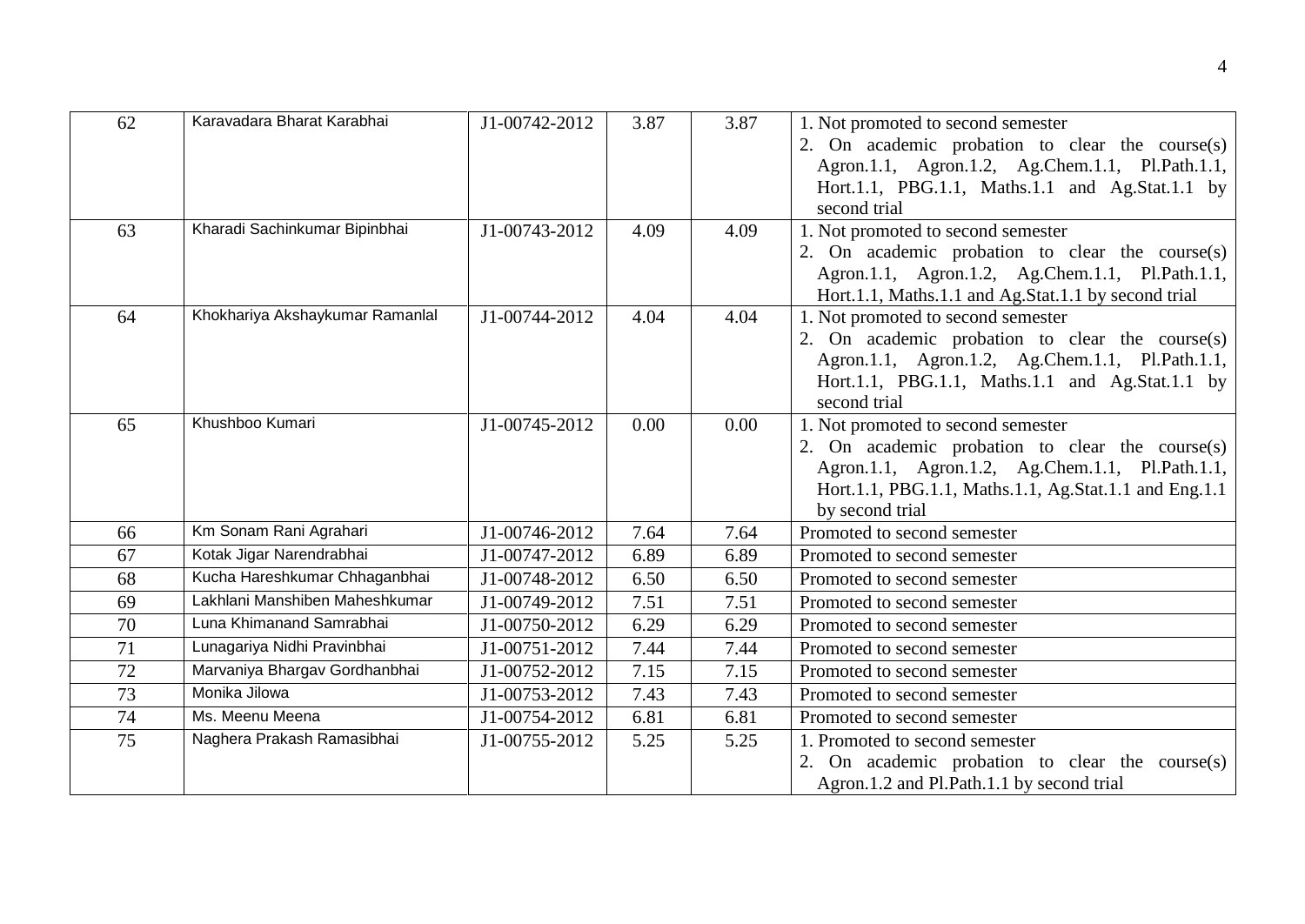| 76              | Nakum Sanjaybhai Dahyabhai     | J1-00756-2012 | 6.15 | 6.15 | Promoted to second semester                           |
|-----------------|--------------------------------|---------------|------|------|-------------------------------------------------------|
| 77              | Oza Shruti Prakashbhai         | J1-00757-2012 | 5.88 | 5.88 | Promoted to second semester                           |
| 78              | Padaliya Shivam Rameshbhai     | J1-00758-2012 | 7.04 | 7.04 | Promoted to second semester                           |
| 79              | Padavi Saraswati Rameshbhai    | J1-00759-2012 | 5.61 | 5.61 | 1. Promoted to second semester                        |
|                 |                                |               |      |      | 2. On academic probation to clear the course(s)       |
|                 |                                |               |      |      | Agron.1.2 by second trial                             |
| 80              | Padmani Sumitkumar Gordhanbhai | J1-00760-2012 | 6.77 | 6.77 | Promoted to second semester                           |
| 81              | Parmar Bhavanaben Ramsinh      | J1-00761-2012 | 6.87 | 6.87 | Promoted to second semester                           |
| 82              | Parmar Hiteshkumar Dalsukhbhai | J1-00762-2012 | 6.44 | 6.44 | Promoted to second semester                           |
| $\overline{83}$ | Parmar Kuldeep Rajendrabhai    | J1-00763-2012 | 0.00 | 0.00 | 1. Not promoted to second semester                    |
|                 |                                |               |      |      | 2. On academic probation to clear the course(s)       |
|                 |                                |               |      |      | Agron.1.1, Agron.1.2, Ag.Chem.1.1, Pl.Path.1.1,       |
|                 |                                |               |      |      | Hort.1.1, PBG.1.1, Maths.1.1, Ag.Stat.1.1 and Eng.1.1 |
|                 |                                |               |      |      | by second trial                                       |
| 84              | Parmar Vinod Karshanbhai       | J1-00764-2012 | 6.43 | 6.43 | Promoted to second semester                           |
| 85              | Patat Rakesh Dharnatbhai       | J1-00765-2012 | 6.08 | 6.08 | Promoted to second semester                           |
| 86              | Patel Divya Sunilkumar         | J1-00766-2012 | 7.44 | 7.44 | Promoted to second semester                           |
| 87              | Patel Hetalben Jesingbhai      | J1-00767-2012 | 6.38 | 6.38 | Promoted to second semester                           |
| 88              | Patel Himalay Rajeshbhai       | J1-00768-2012 | 7.80 | 7.80 | Promoted to second semester                           |
| 89              | Patel Hiralkumar Narottambhai  | J1-00769-2012 | 5.71 | 5.71 | 1. Promoted to second semester                        |
|                 |                                |               |      |      | 2. On academic probation to clear the course(s)       |
|                 |                                |               |      |      | Maths.1.1 by second trial                             |
| 90              | Pateliya Anilkumar Bhagvanbhai | J1-00770-2012 | 6.34 | 6.34 | Promoted to second semester                           |
| 91              | Patil Sandipkumar Lalabhai     | J1-00771-2012 | 4.45 | 4.45 | 1. Not promoted to second semester                    |
|                 |                                |               |      |      | 2. On academic probation to clear the course $(s)$    |
|                 |                                |               |      |      | Agron.1.1, Agron.1.2, Ag.Chem.1.1, Pl.Path.1.1,       |
|                 |                                |               |      |      | Hort.1.1, PBG.1.1 and Maths.1.1 by second trial       |
| 92              | Popaliya Madhavi Jagdishbhai   | J1-00772-2012 | 7.86 | 7.86 | Promoted to second semester                           |
| 93              | Popaniya Mitalben Dudabhai     | J1-00773-2012 | 6.85 | 6.85 | Promoted to second semester                           |
| 94              | Poshiya Prima Girdharbhai      | J1-00774-2012 | 7.11 | 7.11 | Promoted to second semester                           |
| 95              | Prakashsinh Rathava            | J1-00775-2012 | 7.87 | 7.87 | Promoted to second semester                           |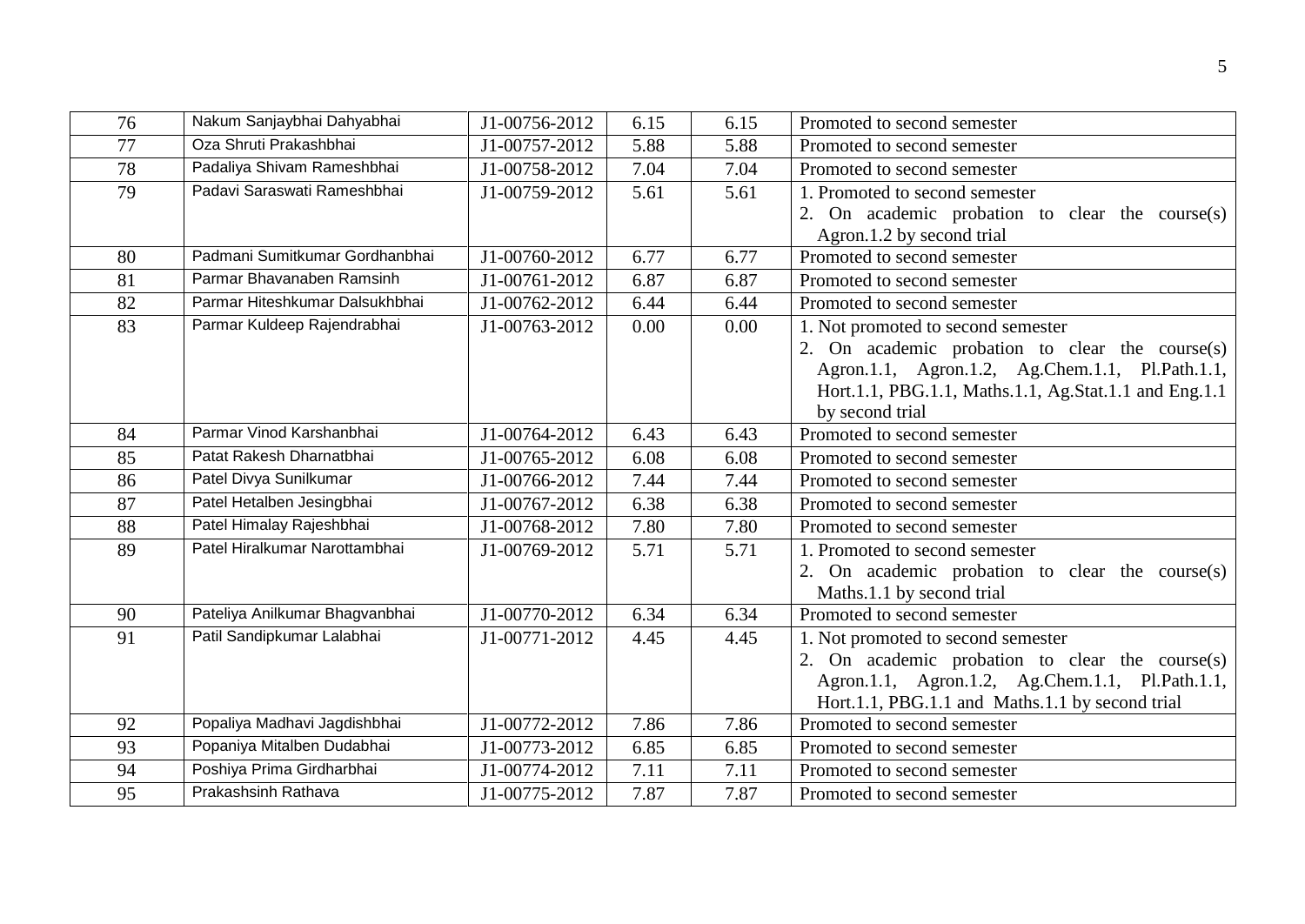| 96  | Purohit Harsh Bharatkumar          | J1-00776-2012 | 6.25 | 6.25 | Promoted to second semester                                |
|-----|------------------------------------|---------------|------|------|------------------------------------------------------------|
| 97  | Raiyani Vipul Nitinbhai            | J1-00777-2012 | 6.84 | 6.84 | Promoted to second semester                                |
| 98  | Rathod Atulkumar Rameshbhai        | J1-00778-2012 | 6.47 | 6.47 | Promoted to second semester                                |
| 99  | Rathwa Nimishaben Rajubhai         | J1-00779-2012 | 3.72 | 3.72 | 1. Not promoted to second semester                         |
|     |                                    |               |      |      | 2. On academic probation to clear the course(s)            |
|     |                                    |               |      |      | Agron.1.1, Agron.1.2, Ag.Chem.1.1, Pl.Path.1.1,            |
|     |                                    |               |      |      | Hort.1.1, PBG.1.1, Maths.1.1 and Ag.Stat.1.1 by            |
|     |                                    |               |      |      | second trial                                               |
| 100 | Ribadiya Truptiben Rajeshbhai      | J1-00780-2012 | 6.89 | 6.89 | Promoted to second semester                                |
| 101 | Rupapara Bhavinkumar Rameshbhai    | J1-00781-2012 | 7.55 | 7.55 | Promoted to second semester                                |
| 102 | Savaliya Hitesh Bhikhubhai         | J1-00782-2012 | 5.83 | 5.83 | Promoted to second semester                                |
| 103 | Shekhada Maulik Rameshbhai         | J1-00783-2012 | 7.36 | 7.36 | Promoted to second semester                                |
| 104 | Solanki Bharatbhai Rajeshkumar     | J1-00784-2012 | 3.40 | 3.40 | 1. Not promoted to second semester                         |
|     |                                    |               |      |      | 2. On academic probation to clear the course(s)            |
|     |                                    |               |      |      | Agron.1.1, Agron.1.2, Ag.Chem.1.1, Pl.Path.1.1,            |
|     |                                    |               |      |      | Hort.1.1, PBG.1.1, Maths.1.1 and Ag.Stat.1.1 by            |
|     |                                    |               |      |      | second trial                                               |
| 105 | Solanki Kevalbhai Dilipsinh        | J1-00785-2012 | 6.16 | 6.16 | Promoted to second semester                                |
| 106 | Surbhi Kansagara                   | J1-00786-2012 | 7.68 | 7.68 | Promoted to second semester                                |
| 107 | Taviyad Taralkumar Kantilal        | J1-00787-2012 | 3.30 | 3.30 | 1. Not promoted to second semester                         |
|     |                                    |               |      |      | 2. On academic probation to clear the course(s)            |
|     |                                    |               |      |      | Agron.1.1, Agron.1.2, Ag.Chem.1.1, Pl.Path.1.1,            |
|     |                                    |               |      |      | Hort.1.1, PBG.1.1, Maths.1.1 and Ag.Stat.1.1 by            |
|     |                                    |               |      |      | second trial                                               |
| 108 | Thesia Ravikumar Pravinbhai        | J1-00788-2012 | 4.87 | 4.87 | 1. Not promoted to second semester                         |
|     |                                    |               |      |      | 2. On academic probation to clear the course(s)            |
|     |                                    |               |      |      | Agron.1.2, Pl.Path.1.1, Hort.1.1, PBG.1.1<br>and           |
| 109 | Trivedi Sandhyaben Kiritkumar      | J1-00789-2012 | 6.59 | 6.59 | Ag.Stat.1.1 by second trial<br>Promoted to second semester |
| 110 | Usadadiya Kristalben Narendrakumar | J1-00790-2012 | 7.19 | 7.19 | Promoted to second semester                                |
|     |                                    |               |      |      |                                                            |
| 111 | Vadaliya Bhumikaben Mansukhbhai    | J1-00791-2012 | 7.70 | 7.70 | Promoted to second semester                                |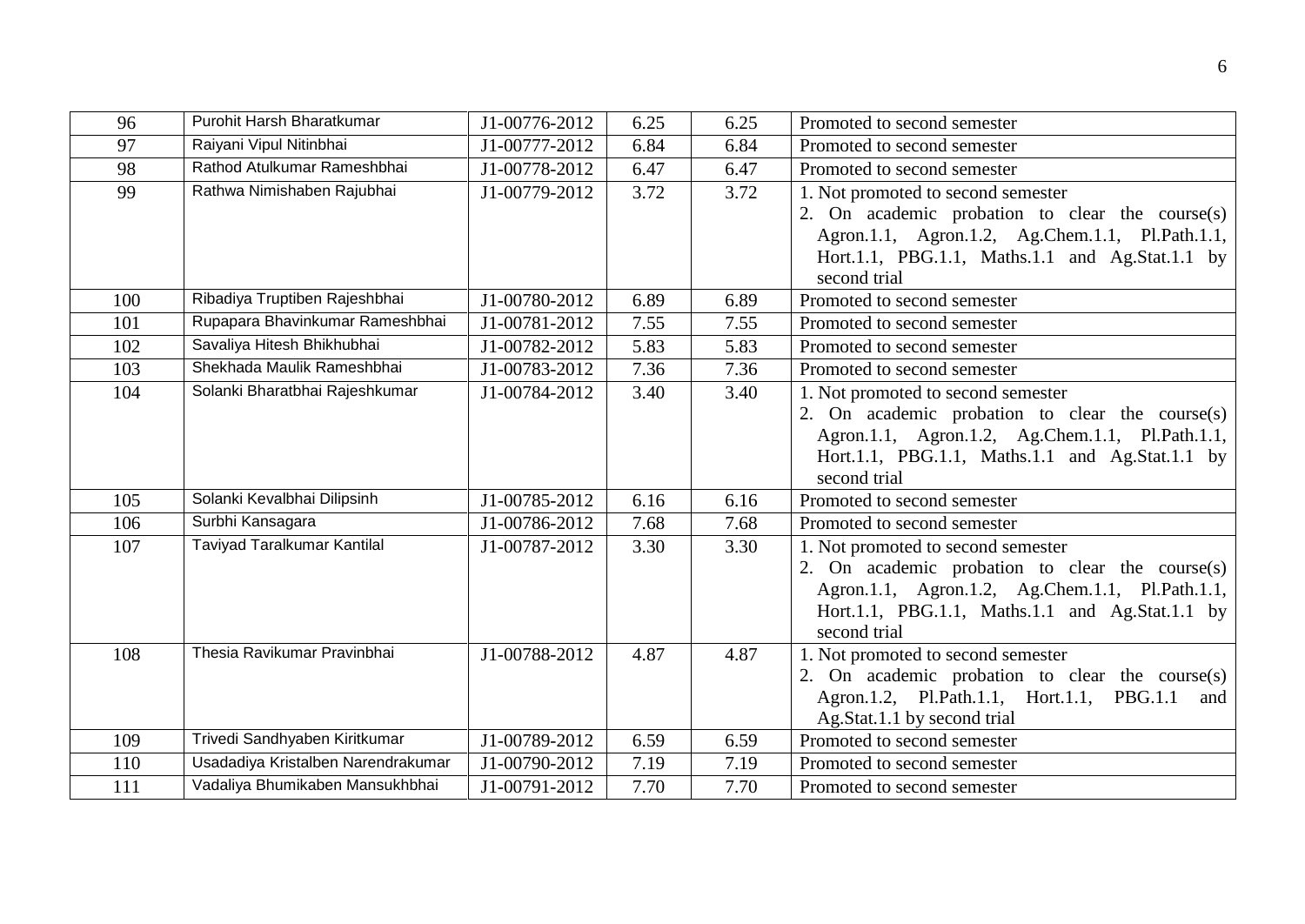| 112 | Vadhel Mukeshkumar Babubhai      | J1-00792-2012 | 5.76 | 5.76 | Promoted to second semester                         |
|-----|----------------------------------|---------------|------|------|-----------------------------------------------------|
| 113 | Vaghasiya Krupali Parsotambhai   | J1-00793-2012 | 7.16 | 7.16 | Promoted to second semester                         |
| 114 | Vaja Abdulmunaf Shafi            | J1-00794-2012 | 6.36 | 6.36 | Promoted to second semester                         |
| 115 | Vithlani Abhi Sunilbhai          | J1-00795-2012 | 6.02 | 6.02 | Promoted to second semester                         |
| 116 | Vora Kinjal Vinodrai             | J1-00796-2012 | 5.48 | 5.48 | 1. Promoted to second semester                      |
|     |                                  |               |      |      | 2. On academic probation to clear the course(s)     |
|     |                                  |               |      |      | Maths.1.1 by second trial                           |
| 117 | Zala Prashantkumar Haribhai      | J1-00797-2012 | 6.09 | 6.09 | Promoted to second semester                         |
| 118 | Zinzala Sumitaben Nanabhai       | J1-00798-2012 | 7.15 | 7.15 | Promoted to second semester                         |
|     | <b>FIRST SEMESTER (New Part)</b> |               |      |      |                                                     |
| 119 | Devani Bhavik Arvindbhai         | J1-00587-2011 | 5.08 | 5.08 | Promoted to second semester                         |
| 120 | Kalasva Dharmendrasinh Amarsinh  | J1-00610-2011 | 5.05 | 5.05 | 1. Not promoted to second semester                  |
|     |                                  |               |      |      | 2. On academic probation to clear the course(s)     |
|     |                                  |               |      |      | Agron.1.2 by fourth and final trial                 |
| 121 | Pargi Jaydeepkumar Jashavantbhai | J1-00635-2011 | 4.69 | 4.69 | 1. Not promoted to second semester                  |
|     |                                  |               |      |      | 2. On academic probation to clear the course(s)     |
|     |                                  |               |      |      | Agron.1.1, Agron.1.2, Pl.Path.1.1 and PBG.1.1 by    |
|     |                                  |               |      |      | fourth and final trial                              |
| 122 | Pargi Jigneshbhai Ravjibhai      | J1-00636-2011 | 4.97 | 4.97 | 1. Not promoted to second semester                  |
|     |                                  |               |      |      | 2. On academic probation to clear the course(s)     |
|     |                                  |               |      |      | Agron.1.2 and Ag.Stat.1.1 by fourth and final trial |
| 123 | Parmar Jayketu Ashvinbhai        | J1-00639-2011 | 5.92 | 5.92 | Promoted to second semester                         |
| 124 | Suvagiya Jaivik Rameshkumar      | J1-00661-2011 | 4.96 | 4.96 | 1. Not promoted to second semester                  |
|     |                                  |               |      |      | 2. On academic probation to clear the course(s)     |
|     |                                  |               |      |      | Agron.1.1 and Agron.1.2 by fourth and final trial   |
| 125 | Tank Parakramsinh Bhagvatsinh    | J1-00662-2011 | 5.36 | 5.36 | Promoted to third semester                          |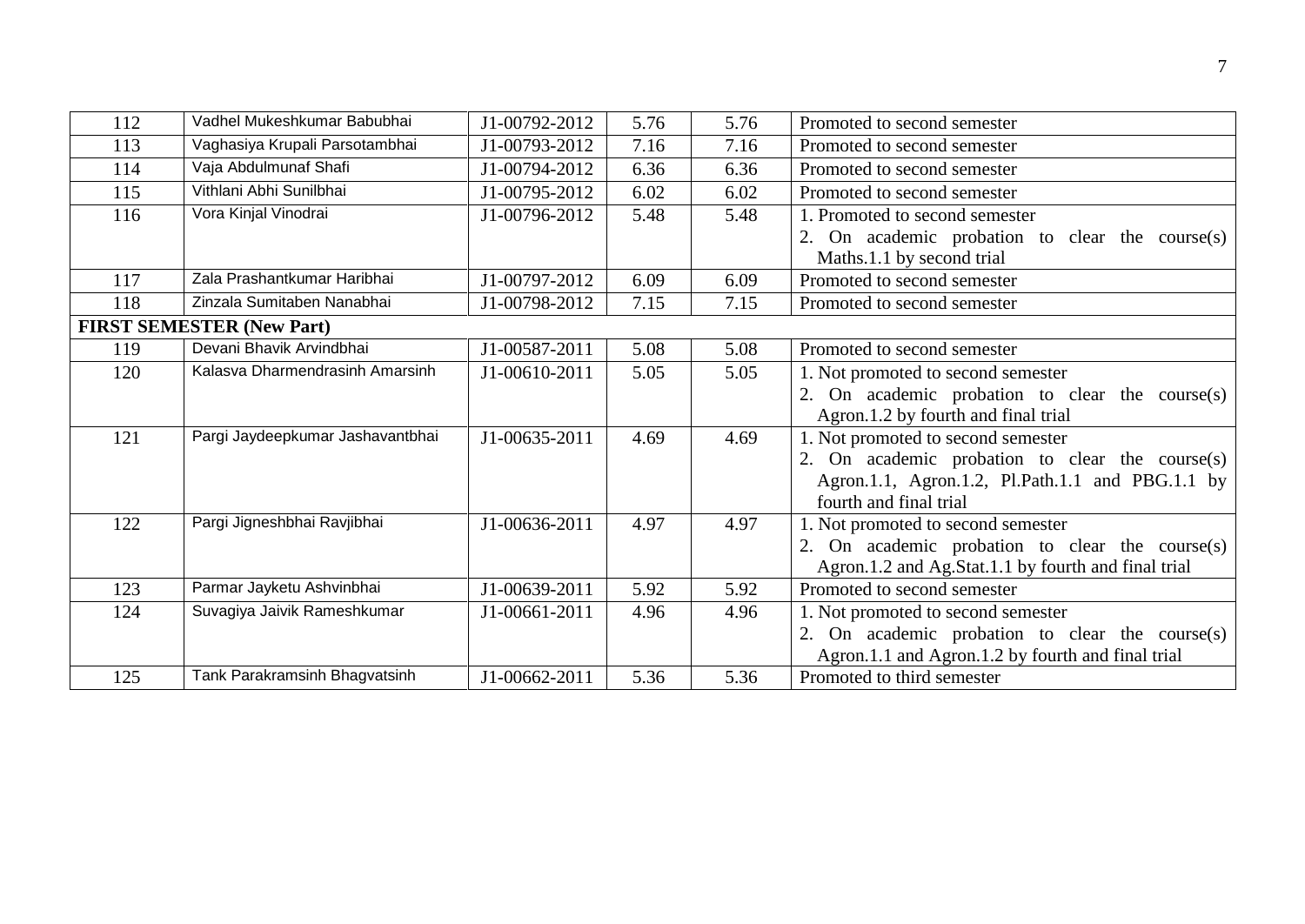The result of **Second Semester (New Supple.)** of **B.Sc. (Hons.) Agri.** degree course examination conducted by the Junagadh Agricultural University in the month of **December-2012** at College of Agriculture, JAU, Junagadh is declared as under.

|                |                                          |                            | G.P.A.            | C.G.P.A. |                             |
|----------------|------------------------------------------|----------------------------|-------------------|----------|-----------------------------|
| Seat           |                                          | Registration               | obtained          | obtained |                             |
| No.            |                                          | Number                     | (10.00)           | (10.00)  | <b>REMARKS</b>              |
|                | Name                                     |                            | basis             | basis    |                             |
| $\mathbf{1}$   | <b>Aghera Divyesh</b>                    | J1-00572-2011              | 6.53              | 5.94     | Promoted to fourth semester |
|                | Kanjibhai                                |                            |                   |          |                             |
| 2              | Baldaniya Umeshbhai<br>Babubhai          | J1-00482-2010              | 5.73              | 5.45     | Promoted to fourth semester |
| $\overline{3}$ | <b>Barvaliya Mitalben</b><br>Mansukhbhai | J1-00575-2011              | 5.95              | 5.77     | Promoted to fourth semester |
| $\overline{4}$ | Chavda Jayeshkumar<br>Nathalal           | J1-00582-2011              | 6.83              | 6.44     | Promoted to fourth semester |
| 5              | Dholu Rohit Dalsukhbhai                  | $\overline{J1-00500-2010}$ | 6.02              | 5.78     | Promoted to fourth semester |
| 6              | Gadhesariya Komalben<br>Vithalbhai       | J1-00591-2011              | 5.92              | 5.86     | Promoted to fourth semester |
| $\tau$         | Gudrasiya Anilkumar<br>Ramjibhai         | J1-00507-2010              | 5.55              | 5.43     | Promoted to fourth semester |
| 8              | Hadiya Hardikkumar<br>Hakabhai           | $J1-00597-2011$            | 5.49              | 5.54     | Promoted to third semester  |
| 9              | Kanjiya Ravi<br>Rameshbhai               | J1-00613-2011              | 6.15              | 5.90     | Promoted to fourth semester |
| 10             | Lakhana Prakashkumar<br>Ramjibhai        | J1-00621-2011              | 6.46              | 6.20     | Promoted to fourth semester |
| 11             | Mankdiya Divyaben<br>Rasiklal            | J1-00626-2011              | 5.50              | 5.43     | Promoted to fourth semester |
| 12             | Pipaliya Hardik<br>Rameshbhai            | J1-00640-2011              | 6.06              | 5.66     | Promoted to fourth semester |
| 13             | Pithiya Pravinaben<br>Hamirbhai          | J1-00641-2011              | 5.95              | 6.20     | Promoted to fourth semester |
| 14             | Ramani Bhumika<br>Bipinkumar             | J1-00543-2010              | 5.66              | 5.65     | Promoted to fourth semester |
| 15             | Savariya Krishna<br>Natvarlal            | J1-00655-2011              | 6.00              | 6.20     | Promoted to fourth semester |
| 16             | <b>Tank Parakramsinh</b><br>Bhagvatsinh  | J1-00662-2011              | $\overline{5.76}$ | 5.56     | Promoted to third semester  |
| 17             | <b>Taral Bipinkumar</b><br>Kantilal      | J1-00555-2010              | 5.41              | 5.53     | Promoted to fourth semester |
| 18             | <b>Taral Mayankkumar</b><br>Laxmanbhai   | J1-00556-2010              | 5.97              | 5.66     | Promoted to fourth semester |
| 19             | Vadaliya Ajay Kesarbhai                  | J1-00558-2010              | 6.28              | 6.32     | Promoted to fourth semester |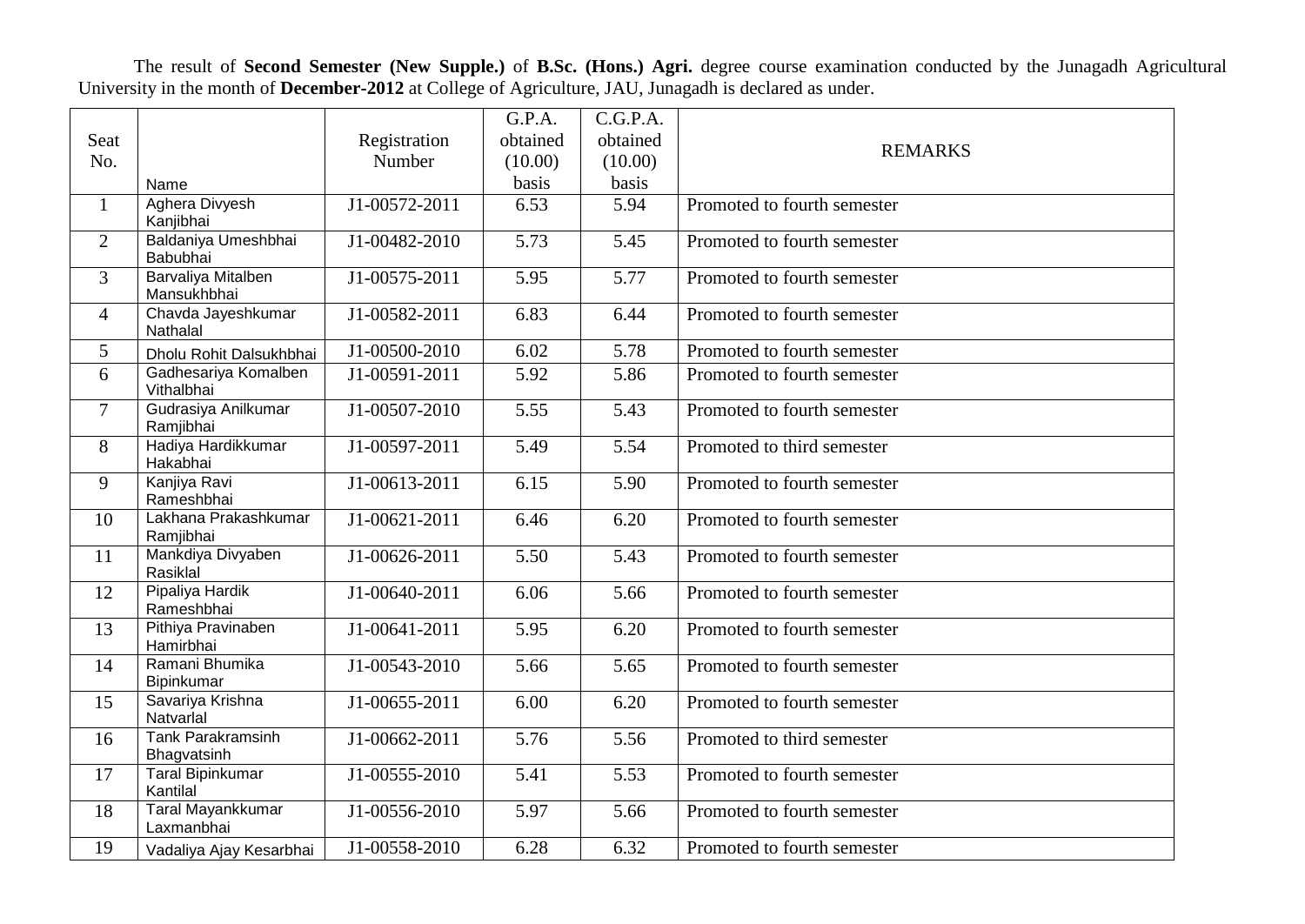| 20 | Vadher Jayveerkumar<br>Aravindbhai | J1-00666-2011 | 5.98 | 5.87 | Promoted to fourth semester                                    |
|----|------------------------------------|---------------|------|------|----------------------------------------------------------------|
| 21 | Vala Femi Gaurangbhai              | J1-00562-2010 | 6.13 | 5.89 | Promoted to fourth semester                                    |
| 22 | Vasava Dhaval<br>Manubhai          | J1-00670-2011 | 5.78 | 5.70 | Promoted to fourth semester                                    |
| 23 |                                    | J1-00672-2011 | 5.39 | 5.47 | 1. Not promoted to fourth semester                             |
|    |                                    |               |      |      | 2. On academic probation to clear the course(s) Ag.Stat.2.2 by |
|    |                                    |               |      |      | third trial                                                    |
|    | Vekariya Chiragkumar               |               |      |      | 3. He has also to clear the course(s) Agron.3.5 and PBG.3.3 of |
|    | Chandulal                          |               |      |      | third semester by second trial                                 |
| 24 | Zala Lavkumar                      | J1-00680-2011 | 5.98 | 5.87 | Promoted to fourth semester                                    |
|    | Bhimshibhai                        |               |      |      |                                                                |
| 25 | Pargi Sanjaykumar                  | J1-00451-2009 | 5.54 | 5.42 | Promoted to fourth semester                                    |
|    | Ravajibhai                         |               |      |      |                                                                |

Result of **Third Semester (New Regular)** of **B.Sc. (Hons.) Agri.** degree course examination conducted by the Junagadh Agricultural University in the month of **December-2012** at College of Agriculture, JAU, Junagadh is declared as under.

| Seat<br>No.    | Name                                | <b>Registration Number</b> | G.P.A.<br>obtained<br>(10.00) | C.G.P.A.<br>obtained<br>(10.00) | <b>REMARKS</b>                                                                                                               |
|----------------|-------------------------------------|----------------------------|-------------------------------|---------------------------------|------------------------------------------------------------------------------------------------------------------------------|
|                |                                     |                            | basis                         | basis                           |                                                                                                                              |
| 1              | Aghera Divyesh Kanjibhai            | J1-00572-2011              | 6.54                          | 6.14                            | 1. Promoted to fourth semester<br>2. On academic probation to clear the course(s)<br>PBG.3.3 by second trial                 |
| $\overline{2}$ | Akabari Piyushkumar Ramnikbhai      | J1-00573-2011              | 7.01                          | 6.64                            | Promoted to fourth semester                                                                                                  |
| 3              | Bajaniya Mehulkumar Dhirajlal       | JD1-00001-2012             | 6.49                          | 6.49                            | Promoted to fourth semester                                                                                                  |
| $\overline{4}$ | Bajaniya Viththalkumar Giradharbhai | JD1-00002-2012             | 5.81                          | 5.81                            | 1. Promoted to fourth semester<br>2. On academic probation to clear the course $(s)$<br>PBG.3.3 by second trial              |
| 5              | Baldaniya Umeshbhai Babubhai        | J1-00482-2010              | 5.31                          | 5.40                            | 1. Promoted to fourth semester<br>2. On academic probation to clear the course(s)<br>PBG.3.3 and Ag.Econ.3.2 by second trial |
| 6              | Balwani Anmol Kanubhai              | S1-00504-2011              | 8.30                          | 8.14                            | Promoted to fourth semester                                                                                                  |
|                | Bam U Faruk Sulemanbhai             | S1-00505-2011              | 6.65                          | 6.35                            | Promoted to fourth semester                                                                                                  |
| 8              | Barad Sheetal Lakhabhai             | J1-00574-2011              | 7.02                          | 6.53                            | Promoted to fourth semester                                                                                                  |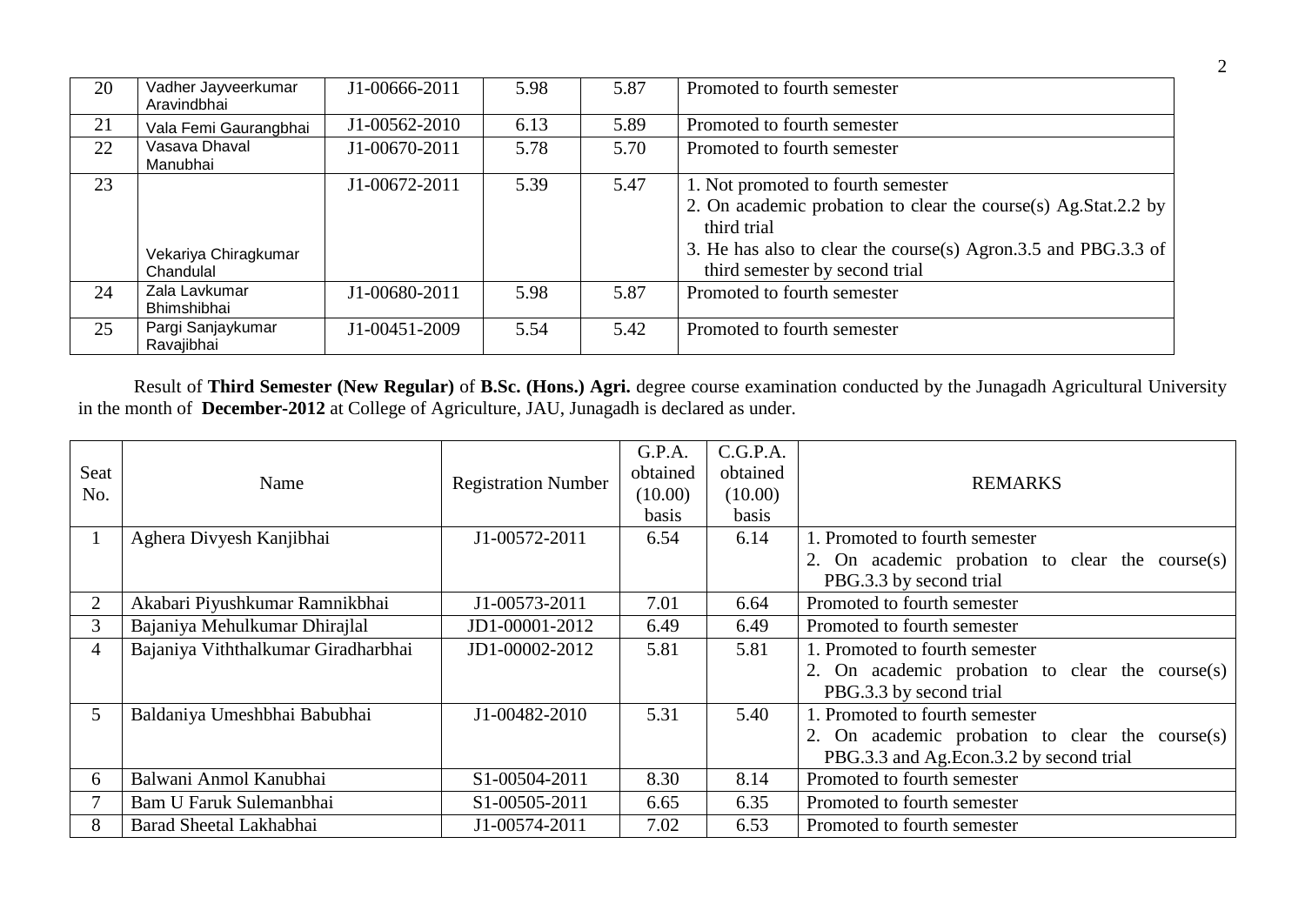|    |                                 |                |      |      | $\mathfrak{Z}$                                        |
|----|---------------------------------|----------------|------|------|-------------------------------------------------------|
| 9  | Baria Kiransinh Kalubhai        | JD1-00003-2012 | 3.66 | 3.66 | 1. Not promoted to fourth semester                    |
|    |                                 |                |      |      | 2. On academic probation to clear the course(s)       |
|    |                                 |                |      |      | PBG.3.3,<br>Hort.3.2,<br>Agron.3.5,<br>Pl.Phy.3.1,    |
|    |                                 |                |      |      | Ag.Ento.3.1,<br>Pl.Path.3.2,<br>Ag.Econ.3.2<br>and    |
|    |                                 |                |      |      | Ag.Engg.3.2 by second trial                           |
| 10 | Barvaliya Mitalben Mansukhbhai  | J1-00575-2011  | 6.98 | 6.18 | Promoted to fourth semester                           |
| 11 | Bhalodiya Krishnaben Natvarbhai | J1-00576-2011  | 7.67 | 6.98 | Promoted to fourth semester                           |
| 12 | Bhanderi Nirajkumar Rasikbhai   | J1-00577-2011  | 7.78 | 7.48 | Promoted to fourth semester                           |
| 13 | Bheda Markhi Karnabhai          | J1-00579-2011  | 7.24 | 7.14 | Promoted to fourth semester                           |
| 14 | Bhimani Mona Dharamshibhai      | J1-00580-2011  | 7.48 | 6.89 | Promoted to fourth semester                           |
| 15 | Boricha Rahulkumar Harjibhai    | JD1-00004-2012 | 5.63 | 5.63 | 1. Promoted to fourth semester                        |
|    |                                 |                |      |      | 2. On academic probation to clear the course(s)       |
|    |                                 |                |      |      | PBG.3.3, Pl.Phy.3.1 and Ag.Econ.3.2 by second trial   |
| 16 | Chandra Shekhar Danodia         | J1-00581-2011  | 7.59 | 7.41 | Promoted to fourth semester                           |
| 17 | Chavda Hirenkumar Trikambhai    | JD1-00005-2012 | 6.04 | 6.04 | 1. Promoted to fourth semester                        |
|    |                                 |                |      |      | 2. On academic probation to clear the course(s)       |
|    |                                 |                |      |      | PBG.3.3 by second trial                               |
| 18 | Chavda Jayeshkumar Nathalal     | J1-00582-2011  | 6.75 | 6.54 | Promoted to fourth semester                           |
| 19 | Chodvadiya Jitendra Chhaganbhai | JD1-00006-2012 | 7.41 | 7.41 | Promoted to fourth semester                           |
| 20 | Chotaliya Janki Amrutlal        | J1-00583-2011  | 7.39 | 7.15 | Promoted to fourth semester                           |
| 21 | Chotaliya Poojaben Savjibhai    | J1-00584-2011  | 7.30 | 6.84 | Promoted to fourth semester                           |
| 22 | Dabhi Nagji Govindbhai          | JD1-00007-2012 | 5.69 | 5.69 | 1. Promoted to fourth semester                        |
|    |                                 |                |      |      | 2. On academic probation to clear the course(s)       |
|    |                                 |                |      |      | PBG.3.3 and Ag.Engg.3.2 by second trial               |
| 23 | Damor Rajnikant Babubhai        | JD1-00008-2012 | 4.30 | 4.30 | 1. Not promoted to fourth semester                    |
|    |                                 |                |      |      | 2. On academic probation to clear the course(s)       |
|    |                                 |                |      |      | Agron.3.5, PBG.3.3, Hort.3.2, Pl.Phy.3.1, Pl.Path.3.2 |
|    |                                 |                |      |      | and Ag.Engg.3.2 by second trial                       |
| 24 | Desai Chetankumar Jivanbhai     | J1-00586-2011  | 7.83 | 7.24 | Promoted to fourth semester                           |
| 25 | Dholu Rohit Dalsukhbhai         | J1-00500-2010  | 5.97 | 5.85 | 1. Promoted to fourth semester                        |
|    |                                 |                |      |      | 2. On academic probation to clear the course(s)       |
|    |                                 |                |      |      | PBG.3.3 by second trial                               |
| 26 | Dhorajiya Rushika Arvindbhai    | J1-00588-2011  | 7.78 | 7.60 | Promoted to fourth semester                           |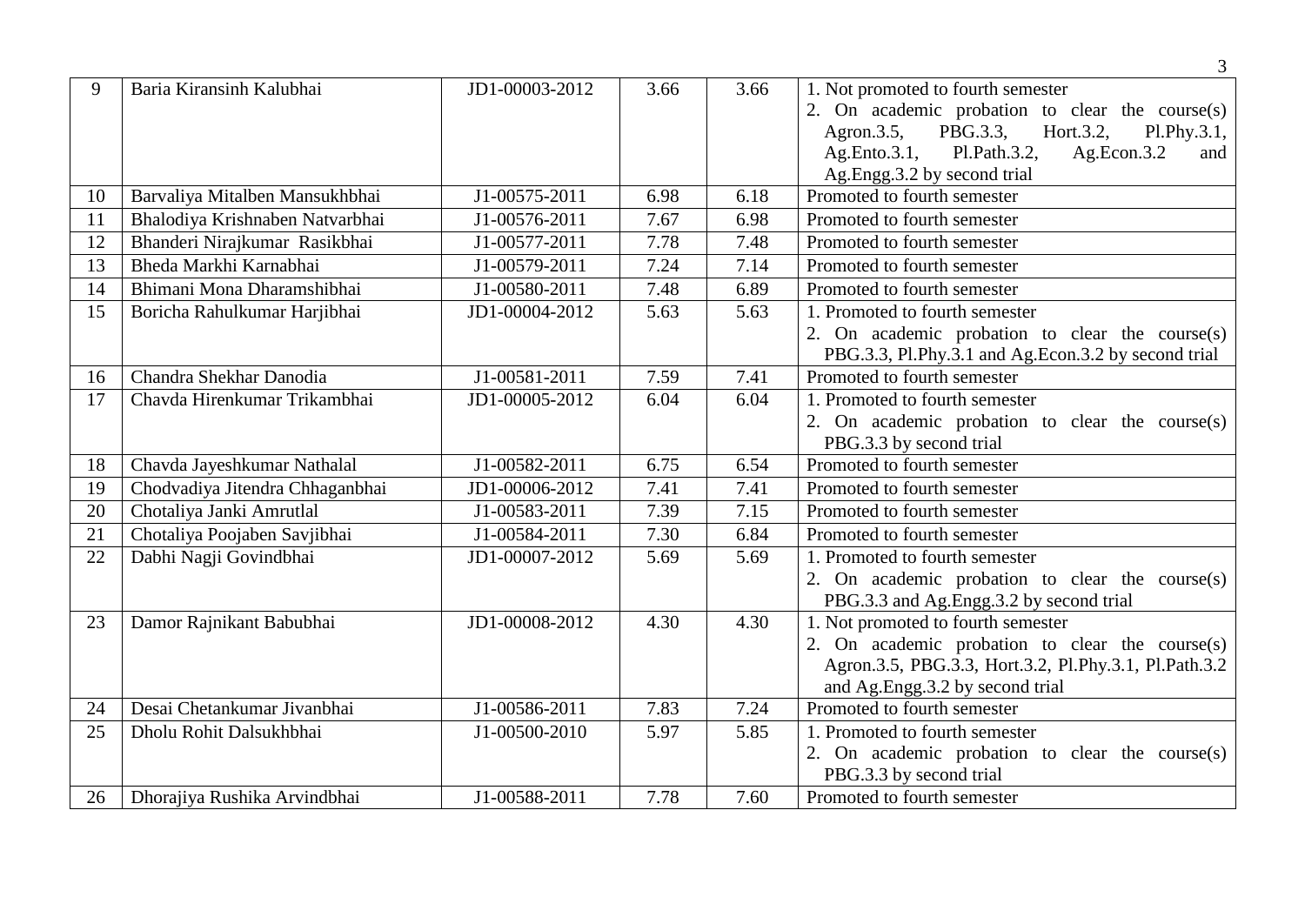| 27 | Dobariya Parthkumar Balubhai      | J1-00589-2011  | 5.79 | 5.72 | 1. Promoted to fourth semester                  |
|----|-----------------------------------|----------------|------|------|-------------------------------------------------|
|    |                                   |                |      |      | 2. On academic probation to clear the course(s) |
|    |                                   |                |      |      | PBG.3.3 and Hort.3.2 by second trial            |
| 28 | Fulmaliya Amitkumar Mathurbhai    | J1-00590-2011  | 6.54 | 6.14 | Promoted to fourth semester                     |
| 29 | Gadhesariya Komalben Vithalbhai   | J1-00591-2011  | 6.83 | 6.19 | Promoted to fourth semester                     |
| 30 | Gajera Chirag Chaturbhai          | JD1-00009-2012 | 5.30 | 5.30 | 1. Promoted to fourth semester                  |
|    |                                   |                |      |      | 2. On academic probation to clear the course(s) |
|    |                                   |                |      |      | PBG.3.3 and Pl.Phy.3.1 by second trial          |
| 31 | Gajera Ghanshyam Keshavbhai       | JD1-00010-2012 | 6.41 | 6.41 | Promoted to fourth semester                     |
| 32 | Ghinaiya Hasamukh Kanubhai        | J1-00593-2011  | 6.86 | 6.34 | Promoted to fourth semester                     |
| 33 | Godhani Bhavesh Premjibhai        | J1-00594-2011  | 7.01 | 6.71 | Promoted to fourth semester                     |
| 34 | Golakiya Bhargavkumar Bhimajibhai | JD1-00011-2012 | 7.97 | 7.97 | Promoted to fourth semester                     |
| 35 | Gondaliya Vivek Hasmukhbhai       | JD1-00012-2012 | 5.91 | 5.91 | 1. Promoted to fourth semester                  |
|    |                                   |                |      |      | 2. On academic probation to clear the course(s) |
|    |                                   |                |      |      | PBG.3.3 by second trial                         |
| 36 | Gudrasiya Anilkumar Ramjibhai     | J1-00507-2010  | 5.50 | 5.45 | 1. Promoted to fourth semester                  |
|    |                                   |                |      |      | 2. On academic probation to clear the course(s) |
|    |                                   |                |      |      | PBG.3.3 by second trial                         |
| 37 | Hadiya Gitaben Devayatbhai        | J1-00596-2011  | 7.46 | 6.76 | Promoted to fourth semester                     |
| 38 | Hirpara Dharmikkumar Vallabhbhai  | J1-00599-2011  | 7.02 | 6.42 | Promoted to fourth semester                     |
| 39 | Hirpara Jatinkumar Rameshbhai     | S1-00540-2011  | 7.22 | 6.85 | Promoted to fourth semester                     |
| 40 | Hun Riddhi Kamaleshbhai           | J1-00600-2011  | 6.84 | 6.51 | Promoted to fourth semester                     |
| 41 | Ichchhuda Pareshkumar Kalabhai    | J1-00601-2011  | 7.16 | 6.90 | Promoted to fourth semester                     |
| 42 | Indrajeet Kumar Yadav             | J1-00602-2011  | 6.32 | 5.88 | Promoted to fourth semester                     |
| 43 | Italiya Chirag Jerambhai          | J1-00603-2011  | 6.98 | 6.75 | Promoted to fourth semester                     |
| 44 | Jadav Kiranben Arjanbhai          | J1-00604-2011  | 6.66 | 6.25 | Promoted to fourth semester                     |
| 45 | Jalu Rohit Kanabhai               | J1-00605-2011  | 7.51 | 7.05 | Promoted to fourth semester                     |
| 46 | Jatakiya Devang Pareshbhai        | J1-00606-2011  | 7.88 | 7.60 | Promoted to fourth semester                     |
| 47 | Kachhadiya Hardikbhai Savjibhai   | JD1-00013-2012 | 7.46 | 7.46 | Promoted to fourth semester                     |
| 48 | Kachot Akash Vajshibhai           | J1-00608-2011  | 7.10 | 6.42 | Promoted to fourth semester                     |
| 49 | Kadri Niha Imtiyaz Ahemad         | N1-00547-2011  | 7.46 | 6.90 | Promoted to fourth semester                     |
| 50 | Kalaria Hiren Sureshbhai          | J1-00609-2011  | 6.37 | 6.06 | Promoted to fourth semester                     |
| 51 | Kalsaria Rohitkumar Nagjibhai     | J1-00611-2011  | 7.37 | 7.30 | Promoted to fourth semester                     |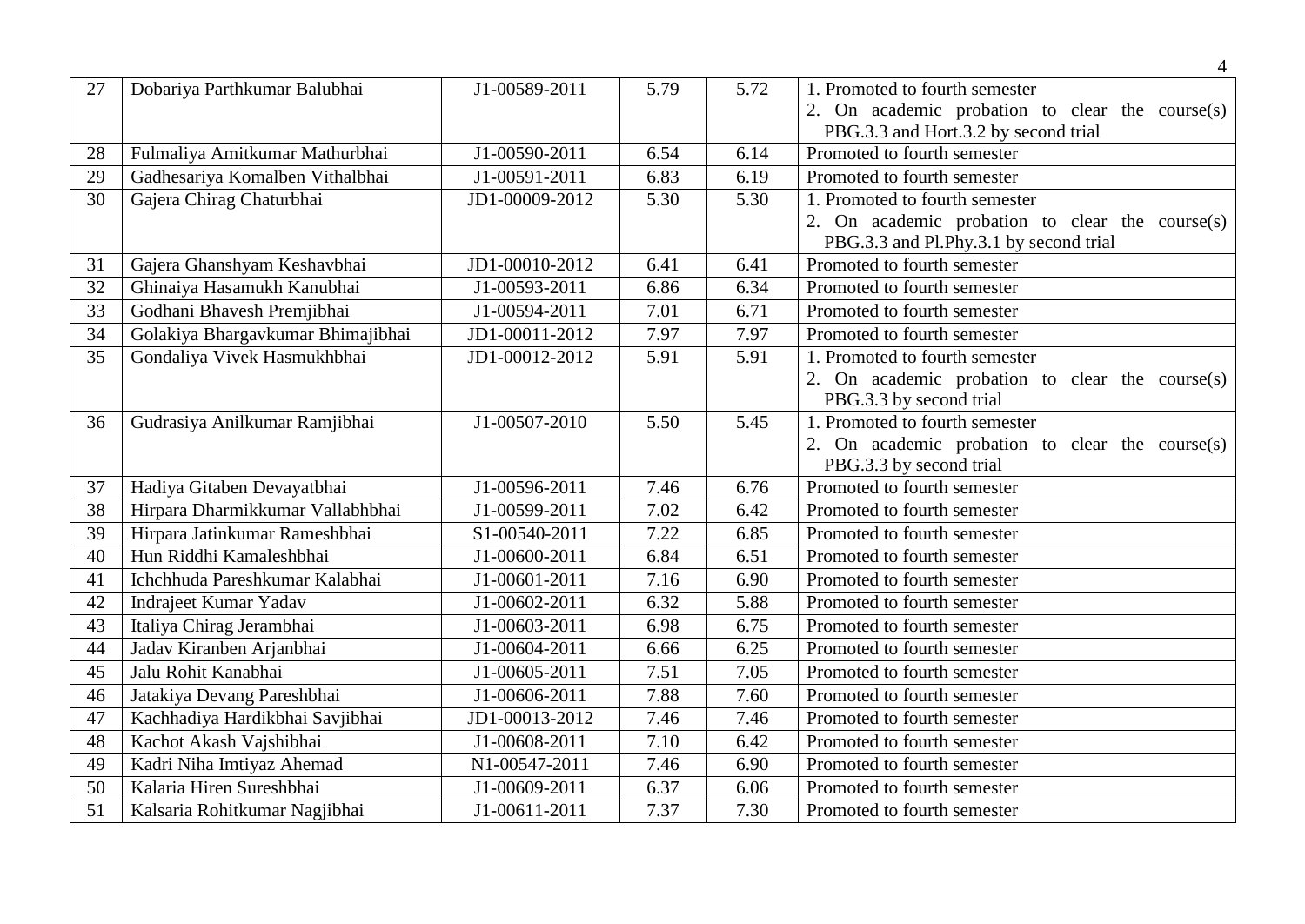|                 |                                    |                             |      |      | 5                                                      |
|-----------------|------------------------------------|-----------------------------|------|------|--------------------------------------------------------|
| 52              | Kaluram Maida                      | J1-00612-2011               | 7.07 | 6.95 | Promoted to fourth semester                            |
| 53              | Kanjiya Ravi Rameshbhai            | J1-00613-2011               | 6.82 | 6.21 | Promoted to fourth semester                            |
| 54              | Katariya Pravinkumar Zinabhai      | J1-00615-2011               | 6.54 | 6.38 | Promoted to fourth semester                            |
| $\overline{55}$ | Kaushal Kishor                     | J1-00617-2011               | 8.55 | 8.49 | Promoted to fourth semester                            |
| 56              | Korat Vishalkumar Rameshbhai       | J1-00619-2011               | 7.87 | 6.79 | Promoted to fourth semester                            |
| 57              | Ladumor Sandipkumar Anandbhai      | J1-00620-2011               | 6.70 | 6.06 | Promoted to fourth semester                            |
| 58              | Lakhana Prakashkumar Ramjibhai     | J1-00621-2011               | 6.95 | 6.45 | Promoted to fourth semester                            |
| 59              | Lakhnotra Bhoomi Harsurbhai        | J1-00622-2011               | 7.55 | 6.90 | Promoted to fourth semester                            |
| 60              | Malakiya Narseebhai Jerambhai      | J1-00623-2011               | 6.80 | 6.53 | Promoted to fourth semester                            |
| 61              | Mangani Chandni Hiranandbhai       | J1-00624-2011               | 7.39 | 7.39 | Promoted to fourth semester                            |
| 62              | Mangroliya Rushitakumari Jivanbhai | J1-00625-2011               | 7.21 | 6.85 | Promoted to fourth semester                            |
| 63              | Mankdiya Divyaben Rasiklal         | J1-00626-2011               | 5.31 | 5.39 | 1. Promoted to fourth semester                         |
|                 |                                    |                             |      |      | 2. On academic probation to clear the course(s)        |
|                 |                                    |                             |      |      | PBG.3.3 and Hort.3.2 by second trial                   |
| 64              | Manoj Kumar                        | J1-00627-2011               | 8.35 | 8.53 | Promoted to fourth semester                            |
| 65              | Manthankumar Dabhi                 | J1-00628-2011               | 7.24 | 7.35 | Promoted to fourth semester                            |
| 66              | Mer Ashwinkumar Jinabhai           | JD1-00014-2012              | 6.79 | 6.79 | Promoted to fourth semester                            |
| 67              | Modhavadiya Vijay Lilabhai         | J1-00629-2011               | 6.50 | 6.38 | Promoted to fourth semester                            |
| 68              | Movalia Janaki Ambalal             | J1-00630-2011               | 6.64 | 6.15 | Promoted to fourth semester                            |
| 69              | Movaliya Hardikkumar Mukeshbhai    | $\overline{J}$ 1-00631-2011 | 7.45 | 7.13 | Promoted to fourth semester                            |
| 70              | Ms.Pravita Nagar                   | J1-00632-2011               | 7.86 | 7.53 | Promoted to fourth semester                            |
| 71              | Nakum Pooja Balvantbhai            | J1-00633-2011               | 7.18 | 7.01 | Promoted to fourth semester                            |
| 72              | Paneliya Mehulkumar Rameshbhai     | JD1-00015-2012              | 7.40 | 7.40 | Promoted to fourth semester                            |
| 73              | Pargi Kaushikkumar Lemsingbhai     | J1-00637-2011               | 7.24 | 6.99 | Promoted to fourth semester                            |
| 74              | Parmar Harshil Vinodbhai           | J1-00638-2011               | 6.88 | 6.48 | Promoted to fourth semester                            |
| 75              | Pipaliya Hardik Rameshbhai         | J1-00640-2011               | 6.20 | 5.84 | Promoted to fourth semester                            |
| 76              | Pithiya Pravinaben Hamirbhai       | J1-00641-2011               | 6.96 | 6.45 | Promoted to fourth semester                            |
| 77              | Prajapati Tusharkumar Babubhai     | JD1-00016-2012              | 4.57 | 4.57 | 1. Not promoted to fourth semester                     |
|                 |                                    |                             |      |      | 2. On academic probation to clear the course(s)        |
|                 |                                    |                             |      |      | Hort.3.2,<br>PBG.3.3,<br>Agron. $3.5$ ,<br>Pl.Phy.3.1, |
|                 |                                    |                             |      |      | Ag.Econ.3.2 and Ag.Engg.3.2 by second trial            |
| 78              | Ram Hardikkumar Naranbhai          | J1-00642-2011               | 6.11 | 6.13 | Promoted to fourth semester                            |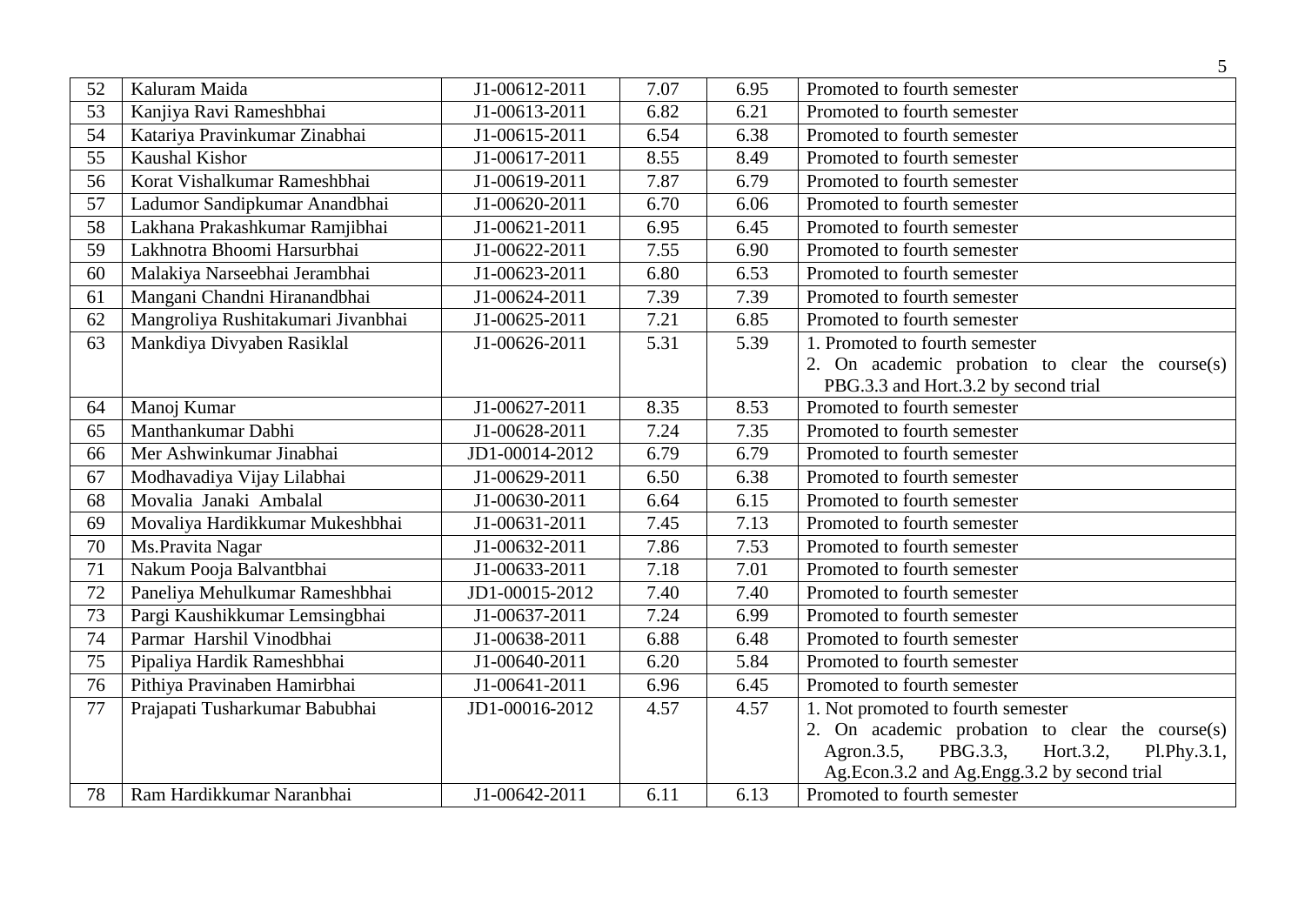|     |                                 |                |      |      | 6                                                |
|-----|---------------------------------|----------------|------|------|--------------------------------------------------|
| 79  | Ramani Bhumika Bipinkumar       | J1-00543-2010  | 5.87 | 5.73 | 1. Promoted to fourth semester                   |
|     |                                 |                |      |      | 2. On academic probation to clear the course(s)  |
|     |                                 |                |      |      | PBG.3.3 by second trial                          |
| 80  | Ramani Jaydeep Ravjibhai        | J1-00643-2011  | 6.87 | 6.49 | Promoted to fourth semester                      |
| 81  | Ramani Mitulkumar Labhubhai     | J1-00644-2011  | 6.22 | 6.02 | 1. Promoted to fourth semester                   |
|     |                                 |                |      |      | 2. On academic probation to clear the course(s)  |
|     |                                 |                |      |      | PBG.3.3 by second trial                          |
| 82  | Ranpariya Vatsal Sanjaybhai     | J1-00645-2011  | 7.46 | 6.86 | Promoted to fourth semester                      |
| 83  | Rathod Ruchi Bhupatbhai         | J1-00646-2011  | 6.62 | 6.54 | Promoted to fourth semester                      |
| 84  | Rathwa Hardikkumar Kanubhai     | J1-00647-2011  | 6.83 | 6.46 | Promoted to fourth semester                      |
| 85  | Ravi Pandey                     | J1-00649-2011  | 7.64 | 7.52 | Promoted to fourth semester                      |
| 86  | Raviya Pranavkumar Bipinbhai    | JD1-00017-2012 | 4.91 | 4.91 | 1. Promoted to fourth semester                   |
|     |                                 |                |      |      | 2. On academic probation to clear the course(s)  |
|     |                                 |                |      |      | PBG.3.3, Hort.3.2, Pl.Phy.3.1 and Ag.Engg.3.2 by |
|     |                                 |                |      |      | second trial                                     |
| 87  | Ronit Jaiswal                   | J1-00650-2011  | 8.72 | 8.71 | Promoted to fourth semester                      |
| 88  | Rupareliya Vimalkumar Vrajalal  | J1-00651-2011  | 7.59 | 7.24 | Promoted to fourth semester                      |
| 89  | Sakariya Sureshbhai Govindbhai  | JD1-00018-2012 | 6.38 | 6.38 | Promoted to fourth semester                      |
| 90  | Sapavadiya Sunilkumar Babubhai  | J1-00550-2010  | 6.67 | 6.54 | Promoted to fourth semester                      |
| 91  | Savaliya Chintan Maganbhai      | J1-00653-2011  | 6.81 | 6.34 | Promoted to fourth semester                      |
| 92  | Savaliya Piyushbhai Govindbhai  | J1-00654-2011  | 8.21 | 7.86 | Promoted to fourth semester                      |
| 93  | Savariya Krishna Natvarlal      | J1-00655-2011  | 6.50 | 6.30 | Promoted to fourth semester                      |
| 94  | Sejal Ben Muniya                | J1-00656-2011  | 8.25 | 7.72 | Promoted to fourth semester                      |
| 95  | Shah Krupaben Vipinchandra      | J1-00657-2011  | 7.87 | 6.95 | Promoted to fourth semester                      |
| 96  | Sodavadia Harinanandan Babubhai | J1-00659-2011  | 7.81 | 7.31 | Promoted to fourth semester                      |
| 97  | Solanki Pravin Samant           | JD1-00019-2012 | 5.50 | 5.50 | 1. Promoted to fourth semester                   |
|     |                                 |                |      |      | 2. On academic probation to clear the course(s)  |
|     |                                 |                |      |      | PBG.3.3 and Ag.Engg.3.2 by second trial          |
| 98  | Sondarva Yagnesh Mansukhbhai    | J1-00660-2011  | 7.87 | 7.65 | Promoted to fourth semester                      |
| 99  | Taral Bipinkumar Kantilal       | J1-00555-2010  | 4.97 | 5.34 | 1. Promoted to fourth semester                   |
|     |                                 |                |      |      | 2. On academic probation to clear the course(s)  |
|     |                                 |                |      |      | PBG.3.3, Pl.Phy.3.1, Ag.Econ.3.2 and Ag.Engg.3.2 |
|     |                                 |                |      |      | by second trial                                  |
| 100 | Taral Mayankkumar Laxmanbhai    | J1-00556-2010  | 5.87 | 5.73 | Promoted to fourth semester                      |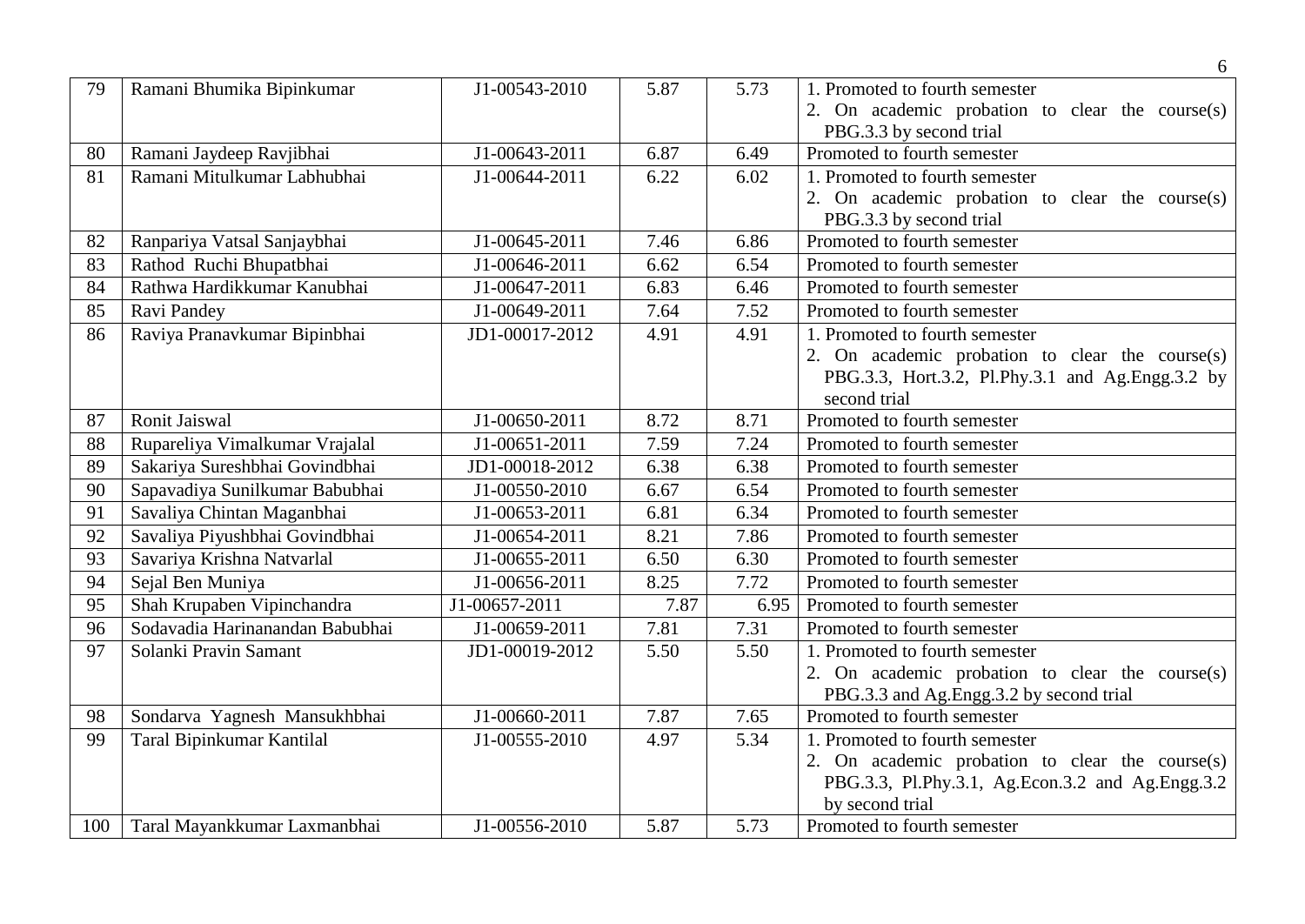| 101 | Thumar Divyesh Pravinbhai        | J1-00663-2011  | 6.91 | 6.60 | Promoted to fourth semester                              |
|-----|----------------------------------|----------------|------|------|----------------------------------------------------------|
| 102 | <b>Umesh Chauhan</b>             | J1-00664-2011  | 7.73 | 7.73 | Promoted to fourth semester                              |
| 103 | Vadaliya Ajay Kesarbhai          | J1-00558-2010  | 6.38 | 6.34 | Promoted to fourth semester                              |
| 104 | Vadher Artiben Ashokbhai         | J1-00665-2011  | 7.88 | 7.18 | Promoted to fourth semester                              |
| 105 | Vadher Jayveerkumar Aravindbhai  | J1-00666-2011  | 6.31 | 6.02 | Promoted to fourth semester                              |
| 106 | Vaghela Gaurang Manilal          | J1-00667-2011  | 7.18 | 6.61 | Promoted to fourth semester                              |
| 107 | Vakaliya Mustufa Abdulrahim      | J1-00668-2011  | 8.00 | 7.63 | Promoted to fourth semester                              |
| 108 | Vala Femi Gaurangbhai            | J1-00562-2010  | 6.17 | 5.99 | Promoted to fourth semester                              |
| 109 | Vasava Dhaval Manubhai           | J1-00670-2011  | 5.15 | 5.51 | 1. Promoted to fourth semester                           |
|     |                                  |                |      |      | 2. On academic probation to clear the course(s)          |
|     |                                  |                |      |      | PBG.3.3, Pl.Phy.3.1, Ag.Econ.3.2 and Ag.Engg.3.2         |
|     |                                  |                |      |      | by second trial                                          |
| 110 | Vekariya Aniruddh Nileshkumar    | J1-00671-2011  | 6.37 | 5.92 | Promoted to fourth semester                              |
| 111 | Vekariya Chiragkumar Chandulal   | J1-00672-2011  | 5.37 | 5.44 | 1. Not promoted to fourth semester                       |
|     |                                  |                |      |      | 2. On academic probation to clear the course(s)          |
|     |                                  |                |      |      | Agron.3.5 and PBG.3.3 by second trial                    |
|     |                                  |                |      |      | 3. He has also to clear the course Ag.Stat.2.2 of second |
|     |                                  |                |      |      | semester by third trial                                  |
| 112 | Vekariya Sagarkumar Jagdishbhai  | J1-00673-2011  | 8.42 | 8.02 | Promoted to fourth semester                              |
| 113 | Vekariya Sandip Rameshbhai       | J1-00674-2011  | 7.07 | 6.27 | Promoted to fourth semester                              |
| 114 | Vikram Chauhan                   | J1-00675-2011  | 7.13 | 6.87 | Promoted to fourth semester                              |
| 115 | Viradia Pinak Sureshbhai         | J1-00676-2011  | 6.95 | 6.32 | Promoted to fourth semester                              |
| 116 | Vyas Sandipkumar Vishnubhai      | J1-00677-2011  | 6.66 | 6.31 | Promoted to fourth semester                              |
| 117 | Zala Ajitkumar Savdasbhai        | JD1-00020-2012 | 5.83 | 5.83 | 1. Promoted to fourth semester                           |
|     |                                  |                |      |      | 2. On academic probation to clear the course(s)          |
|     |                                  |                |      |      | PBG.3.3 by second trial                                  |
| 118 | Zala Kinjalben Pratapbhai        | J1-00679-2011  | 7.52 | 6.98 | Promoted to fourth semester                              |
| 119 | Zala Lavkumar Bhimshibhai        | J1-00680-2011  | 6.05 | 5.93 | 1. Promoted to fourth semester                           |
|     |                                  |                |      |      | 2. On academic probation to clear the course(s)          |
|     |                                  |                |      |      | PBG.3.3 by second trial                                  |
|     | <b>THIRD SEMESTER (New Part)</b> |                |      |      |                                                          |
| 120 | Pargi Sanjaykumar Ravajibhai     | J1-00451-2009  | 5.25 | 5.37 | Promoted to fourth semester                              |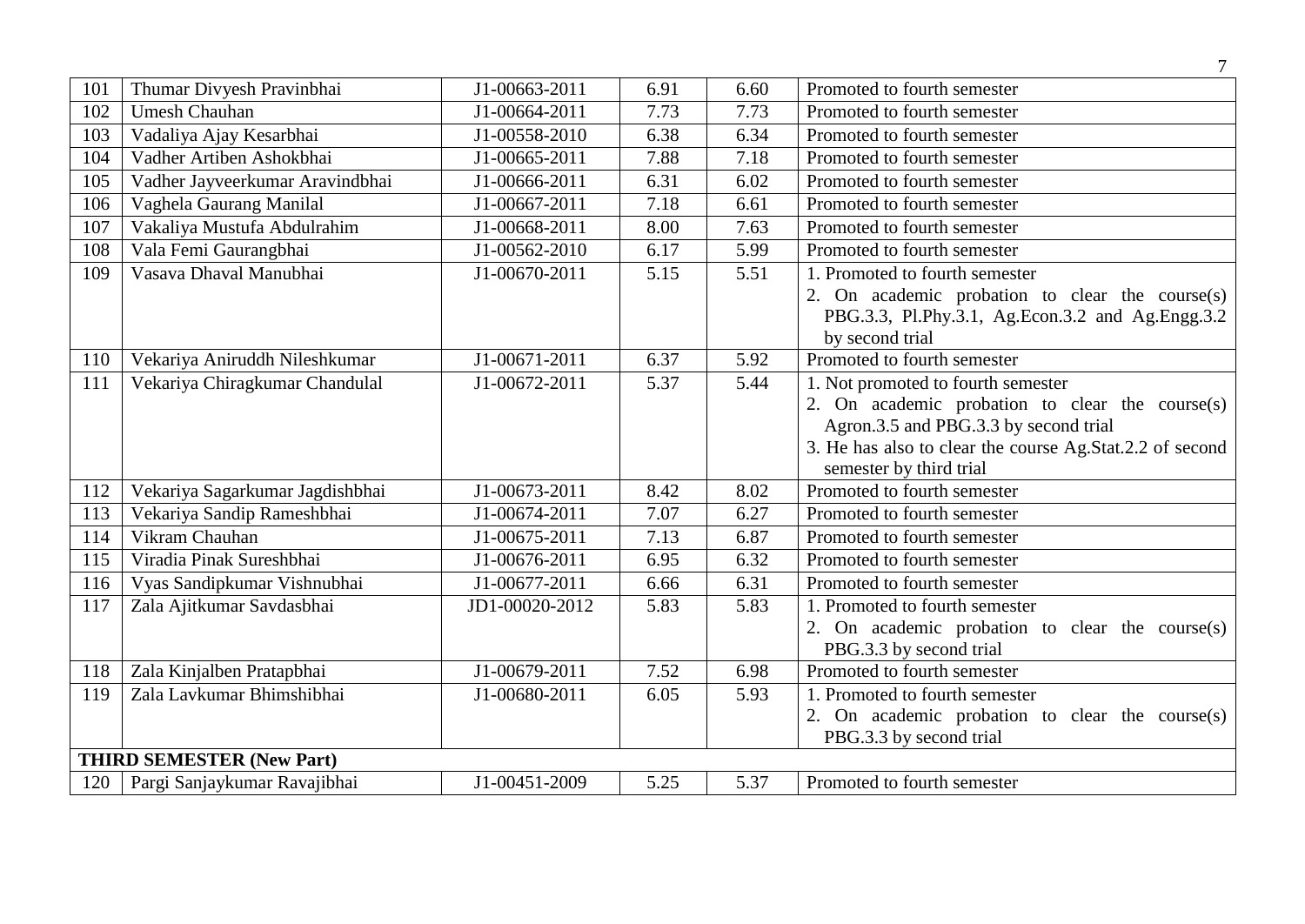Result of **Fourth Semester (New Supple.)** of **B.Sc. (Hons.) Agri.** degree course examination conducted by the Junagadh Agricultural University in the month of **December-2012** at College of Agriculture, JAU, Junagadh is declared as under.

| Seat<br>No.    | Name                                 | <b>Registration Number</b> | G.P.A.<br>obtained<br>$(10.00)$ basis | C.G.P.A.<br>obtained (10.00)<br>basis | <b>REMARKS</b>             |
|----------------|--------------------------------------|----------------------------|---------------------------------------|---------------------------------------|----------------------------|
| $\mathbf{1}$   | Balas Tushar Karshanbhai             | J1-00387-2009              | 5.74                                  | 6.13                                  | Promoted to sixth semester |
| $\overline{2}$ | Chaudhari Shreyanskumar Narendrabhai | J1-00304-2008              | 5.63                                  | 5.61                                  | Promoted to sixth semester |
| 3              | Dadhania Vaibhav Pravinkumar         | J1-00498-2010              | 6.66                                  | 6.31                                  | Promoted to sixth semester |
| $\overline{4}$ | Dalvadi Ankur Chandulal              | J1-00404-2009              | 6.10                                  | 5.75                                  | Promoted to sixth semester |
| 5              | Damor Vijaykumar Amarabhai           | J1-00499-2010              | 5.83                                  | 5.72                                  | Promoted to sixth semester |
| 6              | Gadhiya Rohit Goradhanbhai           | J1-00504-2010              | 5.56                                  | 5.64                                  | Promoted to sixth semester |
| $\overline{7}$ | Goswami Gayatri Janakgiri            | J1-00506-2010              | 6.68                                  | 6.10                                  | Promoted to sixth semester |
| 8              | Hadiya Bharatbhai Maganbhai          | J1-00508-2010              | 5.53                                  | 5.63                                  | Promoted to sixth semester |
| 9              | Hadiya Lalji Masaribhai              | J1-00510-2010              | 6.70                                  | 6.32                                  | Promoted to sixth semester |
| 10             | Kavar Nikunjkumar Rameshbhai         | J1-00432-2009              | 5.99                                  | 5.80                                  | Promoted to sixth semester |
| 11             | Ladumor Vishalkumar Maganbhai        | J1-00525-2010              | 6.24                                  | 5.88                                  | Promoted to sixth semester |
| 12             | Makwana Akashkumar Bhupatrai         | J1-00338-2008              | 6.08                                  | 5.84                                  | Promoted to sixth semester |
| 13             | Mer Sanjaybhai Khimabhai             | J1-00530-2010              | 6.45                                  | 6.34                                  | Promoted to sixth semester |
| 14             | Pampaniya Arashi Govindbhai          | J1-00448-2009              | 6.19                                  | 5.93                                  | Promoted to sixth semester |
| 15             | Rathwa Alpeshbhai Damabhai           | J1-00459-2009              | 6.13                                  | 5.86                                  | Promoted to sixth semester |
| 16             | Sabhaya Ankit Gordhan                | J1-00549-2010              | 6.60                                  | 6.35                                  | Promoted to sixth semester |
| 17             | Savaliya Rohitkumar Rameshbhai       | J1-00553-2010              | 6.34                                  | 5.91                                  | Promoted to sixth semester |
| 18             | Thummar Chiragkumar Ukabhai          | J1-00464-2009              | 5.56                                  | 5.60                                  | Promoted to sixth semester |

Result of **Fifth Semester (New Regular)** of **B.Sc. (Hons.) Agri.** degree course examination conducted by the Junagadh Agricultural University in the month of **December-2012** at College of Agriculture, JAU, Junagadh is declared as under.

| Seat No. |                             | Registration<br>Number | G.P.A.<br>obtained<br>(10.00) | C.G.P.A.<br>obtained<br>(10.00) | <b>REMARKS</b>             |
|----------|-----------------------------|------------------------|-------------------------------|---------------------------------|----------------------------|
|          | Name                        |                        | basis                         | basis                           |                            |
|          | Aditya Kumar                | J1-00472-2010          | 8.29                          | 8.33                            | Promoted to sixth semester |
|          | Adroja Hardik Laxmanbhai    | J1-00473-2010          | 6.84                          | 6.61                            | Promoted to sixth semester |
|          | Ahir Dharmeshkumar Kanubhai | J1-00474-2010          | 7.23                          | 6.46                            | Promoted to sixth semester |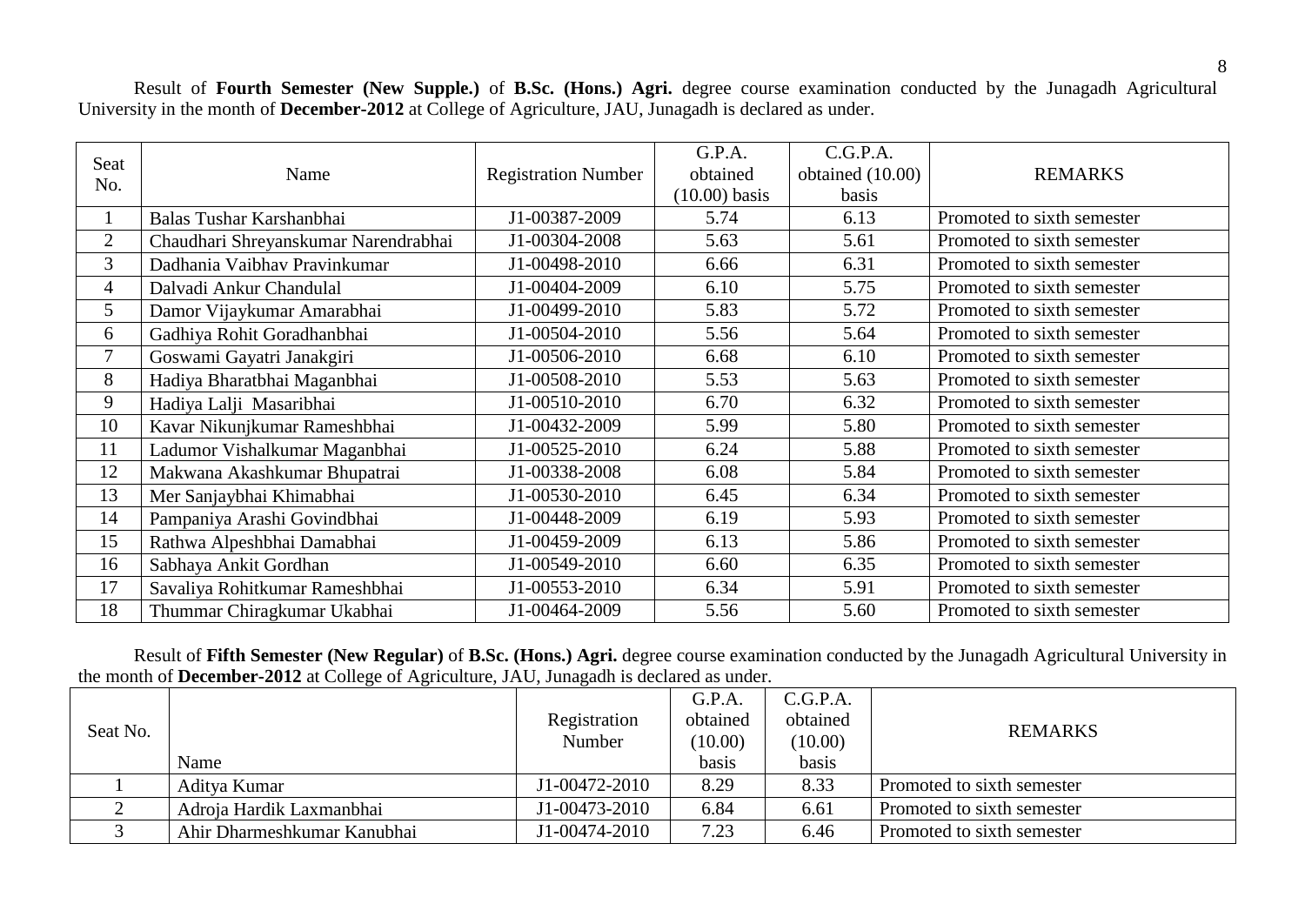|                 |                                      |                             |      |      | 9                                                                                                                                                                                                                                 |
|-----------------|--------------------------------------|-----------------------------|------|------|-----------------------------------------------------------------------------------------------------------------------------------------------------------------------------------------------------------------------------------|
| $\overline{4}$  | Amar Singh Ohari                     | J1-00475-2010               | 7.37 | 7.38 | Promoted to sixth semester                                                                                                                                                                                                        |
| 5               | Amreliya Maulikkumar Ganeshbhai      | J1-00476-2010               | 6.48 | 6.50 | Promoted to sixth semester                                                                                                                                                                                                        |
| 6               | Arpit Gaur                           | J1-00477-2010               | 7.23 | 7.14 | Promoted to sixth semester                                                                                                                                                                                                        |
| $\overline{7}$  | Badi Ziyauddin Alibhai               | J1-00478-2010               | 7.47 | 7.18 | Promoted to sixth semester                                                                                                                                                                                                        |
| 8               | Bagathariya Hiral Dipakbhai          | J1-00479-2010               | 7.27 | 7.02 | Promoted to sixth semester                                                                                                                                                                                                        |
| 9               | Baladaniya Bhaveshbhai Kababhai      | J1-00480-2010               | 6.42 | 6.46 | Promoted to sixth semester                                                                                                                                                                                                        |
| 10              | Balas Tushar Karshanbhai             | J1-00387-2009               | 5.98 | 6.10 | Promoted to sixth semester                                                                                                                                                                                                        |
| 11              | Baldaniya Jagdishbhai Dulabhai       | J1-00481-2010               | 6.63 | 6.21 | Promoted to sixth semester                                                                                                                                                                                                        |
| 12              | Bamaniya Vimalkumar Parvatsinh       | J1-00483-2010               | 6.85 | 6.38 | Promoted to sixth semester                                                                                                                                                                                                        |
| 13              | <b>Barad Harisinh Laxmansinh</b>     | J1-00296-2008               | 6.34 | 5.97 | Promoted to sixth semester                                                                                                                                                                                                        |
| 14              | Barad Dana Arajanbhai                | J1-00485-2010               | 6.24 | 6.20 | Promoted to sixth semester                                                                                                                                                                                                        |
| 15              | <b>Bhad Mamtaben Dhirubhai</b>       | $\overline{J1}$ -00487-2010 | 7.20 | 6.77 | Promoted to sixth semester                                                                                                                                                                                                        |
| 16              | Bhadani Dhavalkumar Jaysukhlal       | J1-00488-2010               | 7.67 | 7.26 | Promoted to sixth semester                                                                                                                                                                                                        |
| 17              | Bhalodia Nilkumar Ashokbhai          | J1-00489-2010               | 7.30 | 6.58 | Promoted to sixth semester                                                                                                                                                                                                        |
| 18              | Bhanderi Keyur Ranchhodbhai          | J1-00490-2010               | 6.75 | 6.22 | Promoted to sixth semester                                                                                                                                                                                                        |
| 19              | Bhanderi Tushar Jayantilal           | J1-00491-2010               | 7.71 | 7.47 | Promoted to sixth semester                                                                                                                                                                                                        |
| $\overline{20}$ | Bhoi Riteshkumar Dalsingbhai         | J1-00394-2009               | 6.55 | 6.04 | Promoted to sixth semester                                                                                                                                                                                                        |
| 21              | Bhoraniya Parth Jayantilal           | J1-00492-2010               | 0.00 | 5.49 | 1. Not promoted to sixth semester<br>2. He has to repeat the course(s) Agron. $5.7$ ,<br>Ag.Ento.5.3, Hort.5.4, LPM.5.2, Pl.Path.5.3,<br>PBG.5.5, Ag.Econ.5.4, Ag.Engg.5.3 and<br>Ag.Extn.5.3 by second trial as and when offered |
| 22              | Chandravadiya Tejalben Khimjibhai    | J1-00493-2010               | 7.28 | 7.40 | Promoted to sixth semester                                                                                                                                                                                                        |
| 23              | Chapdiya Foramben Ashokbhai          | J1-00494-2010               | 7.17 | 7.03 | Promoted to sixth semester                                                                                                                                                                                                        |
| 24              | Charel Jigneshkumar Mahendrasinh     | J1-00397-2009               | 5.85 | 5.78 | 1. Promoted to sixth semester<br>2. On academic probation to clear the<br>course(s) LPM.5.2 by second trial                                                                                                                       |
| 25              | Chaudhari Shreyanskumar Narendrabhai | J1-00304-2008               | 5.66 | 5.62 | 1. Promoted to sixth semester<br>2. On academic probation to clear the<br>$course(s)$ LPM.5.2 by second trial                                                                                                                     |
| 26              | Chaudhry Gopalkumar Jagjivandas      | J1-00306-2008               | 6.55 | 5.88 | Promoted to sixth semester                                                                                                                                                                                                        |
| $\overline{27}$ | Chauhan Shital Amrutbhai             | N1-00443-2010               | 6.03 | 5.94 | 1. Promoted to sixth semester<br>2. On academic probation to clear the<br>course(s) LPM.5.2, by second trial                                                                                                                      |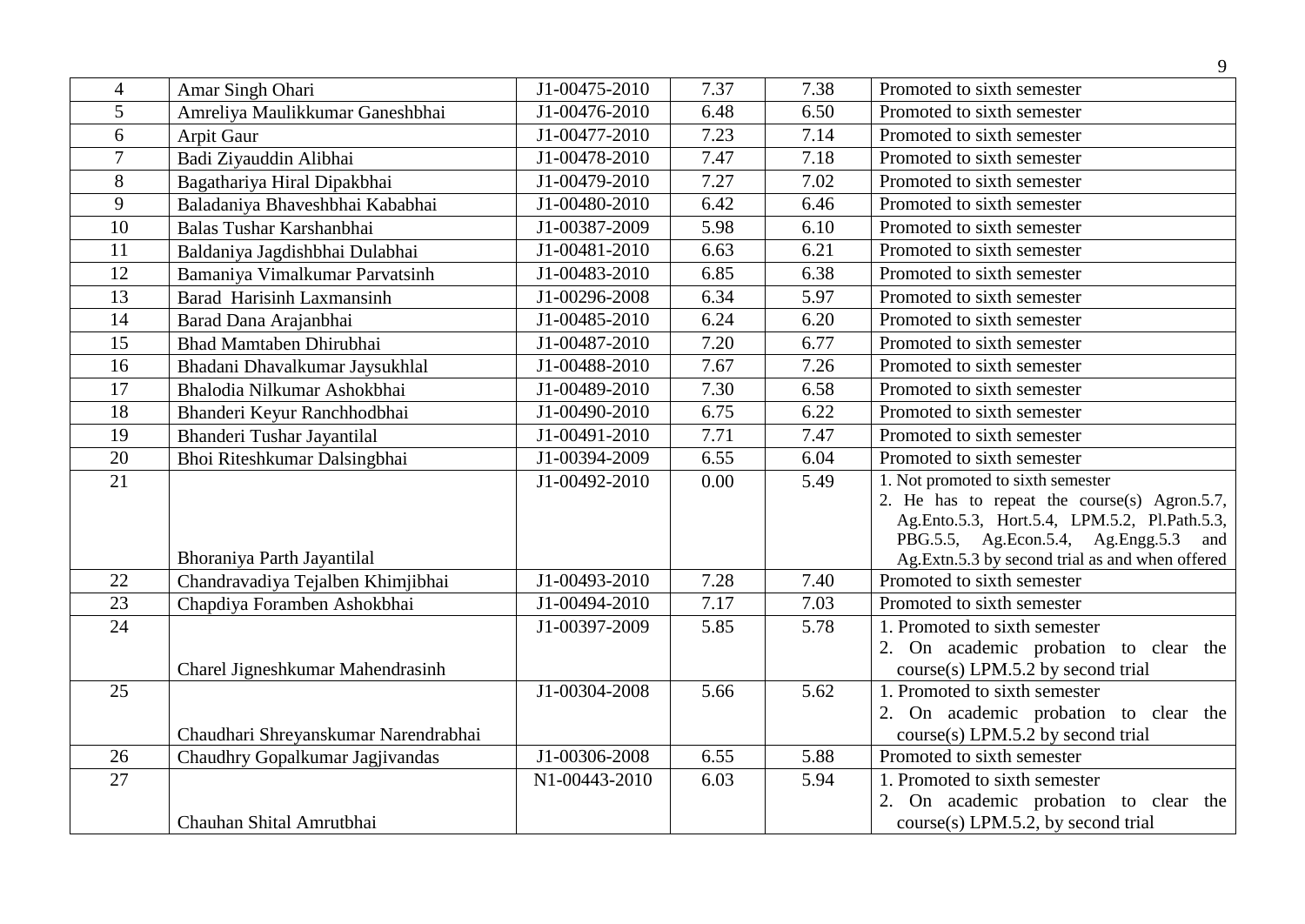|                 |                                    |               |      |      | 10                                                                          |
|-----------------|------------------------------------|---------------|------|------|-----------------------------------------------------------------------------|
| 28              | Chavadhari Ratilal Motibhai        | J1-00495-2010 | 8.15 | 8.02 | Promoted to sixth semester                                                  |
| 29              | Chetariya Chana Pithabhai          | J1-00496-2010 | 7.06 | 6.60 | Promoted to sixth semester                                                  |
| 30              | Chhotala Maheshkumar Abhalbhai     | J1-00497-2010 | 6.62 | 6.26 | Promoted to sixth semester                                                  |
| $\overline{31}$ | Chothani Ravikumar Vallabhbhai     | J1-00402-2009 | 6.70 | 6.19 | Promoted to sixth semester                                                  |
| $\overline{32}$ | Dadhania Vaibhav Pravinkumar       | J1-00498-2010 | 7.23 | 6.50 | Promoted to sixth semester                                                  |
| $\overline{33}$ | Dalvadi Ankur Chandulal            | J1-00404-2009 | 6.66 | 5.93 | Promoted to sixth semester                                                  |
| $\overline{34}$ |                                    | J1-00499-2010 | 5.87 | 5.75 | 1. Promoted to sixth semester                                               |
|                 | Damor Vijaykumar Amarabhai         |               |      |      | 2. On academic probation to clear the<br>course(s) LPM.5.2, by second trial |
| 35              | Dinesh Kumar Yadav                 | J1-00501-2010 | 8.78 | 8.72 | Promoted to sixth semester                                                  |
| $\overline{36}$ | Dodiya Kalapi Dudabhai             | J1-00502-2010 | 7.32 | 6.78 | Promoted to sixth semester                                                  |
| 37              | Domadiya Hiralkumar Maheshbhai     | J1-00503-2010 | 7.72 | 7.24 | Promoted to sixth semester                                                  |
| $\overline{38}$ |                                    | J1-00504-2010 | 5.97 | 5.70 | 1. Promoted to sixth semester                                               |
|                 |                                    |               |      |      | 2. On academic probation to clear the                                       |
|                 | Gadhiya Rohit Goradhanbhai         |               |      |      | $course(s)$ LPM.5.2 by second trial                                         |
| 39              | Gohil Raju Madhubhai               | J1-00505-2010 | 6.60 | 5.90 | Promoted to sixth semester                                                  |
| 40              | Goswami Gayatri Janakgiri          | J1-00506-2010 | 7.17 | 6.32 | Promoted to sixth semester                                                  |
| $\overline{41}$ |                                    | J1-00508-2010 | 5.38 | 5.58 | 1. Promoted to sixth semester                                               |
|                 |                                    |               |      |      | 2. On academic probation to clear the                                       |
|                 |                                    |               |      |      | course(s) Ag.Ento.5.3 and LPM.5.2 by                                        |
|                 | Hadiya Bharatbhai Maganbhai        |               |      |      | second trial                                                                |
| 42              | Hadiya Bharatkumar Vashrambhai     | J1-00321-2008 | 6.53 | 6.06 | Promoted to sixth semester                                                  |
| 43              | Hadiya Lalji Masaribhai            | J1-00510-2010 | 6.38 | 6.33 | Promoted to sixth semester                                                  |
| 44              | Haripara Kalpeshkumar Rameshbhai   | J1-00511-2010 | 6.18 | 5.82 | Promoted to sixth semester                                                  |
| 45              | Jadeja Amardipsinh Sukhdevsinh     | J1-00512-2010 | 6.58 | 6.12 | Promoted to sixth semester                                                  |
| 46              |                                    | J1-00513-2010 | 6.26 | 5.87 | 1. Promoted to sixth semester                                               |
|                 |                                    |               |      |      | 2. On academic probation to clear the                                       |
|                 | Jambukiya Ronakbhai Ishvarbhai     |               |      |      | $course(s)$ LPM.5.2 by second trial                                         |
| 47              | Javiya Pratikkumar Pravinbhai      | J1-00514-2010 | 7.71 | 7.45 | Promoted to sixth semester                                                  |
| 48              | Jignesh Kadiyara                   | J1-00515-2010 | 7.42 | 7.37 | Promoted to sixth semester                                                  |
| 49              | Jitendra Kumar                     | J1-00516-2010 | 7.37 | 6.84 | Promoted to sixth semester                                                  |
| 50              | Kanani Atulkumar Rameshbhai        | J1-00517-2010 | 6.44 | 6.07 | Promoted to sixth semester                                                  |
| 51              | Kaneria Sagar Chandubhai           | J1-00518-2010 | 6.99 | 6.69 | Promoted to sixth semester                                                  |
| $\overline{52}$ | Kantariya Jagdishbhai Karashanbhai | J1-00519-2010 | 8.06 | 7.69 | Promoted to sixth semester                                                  |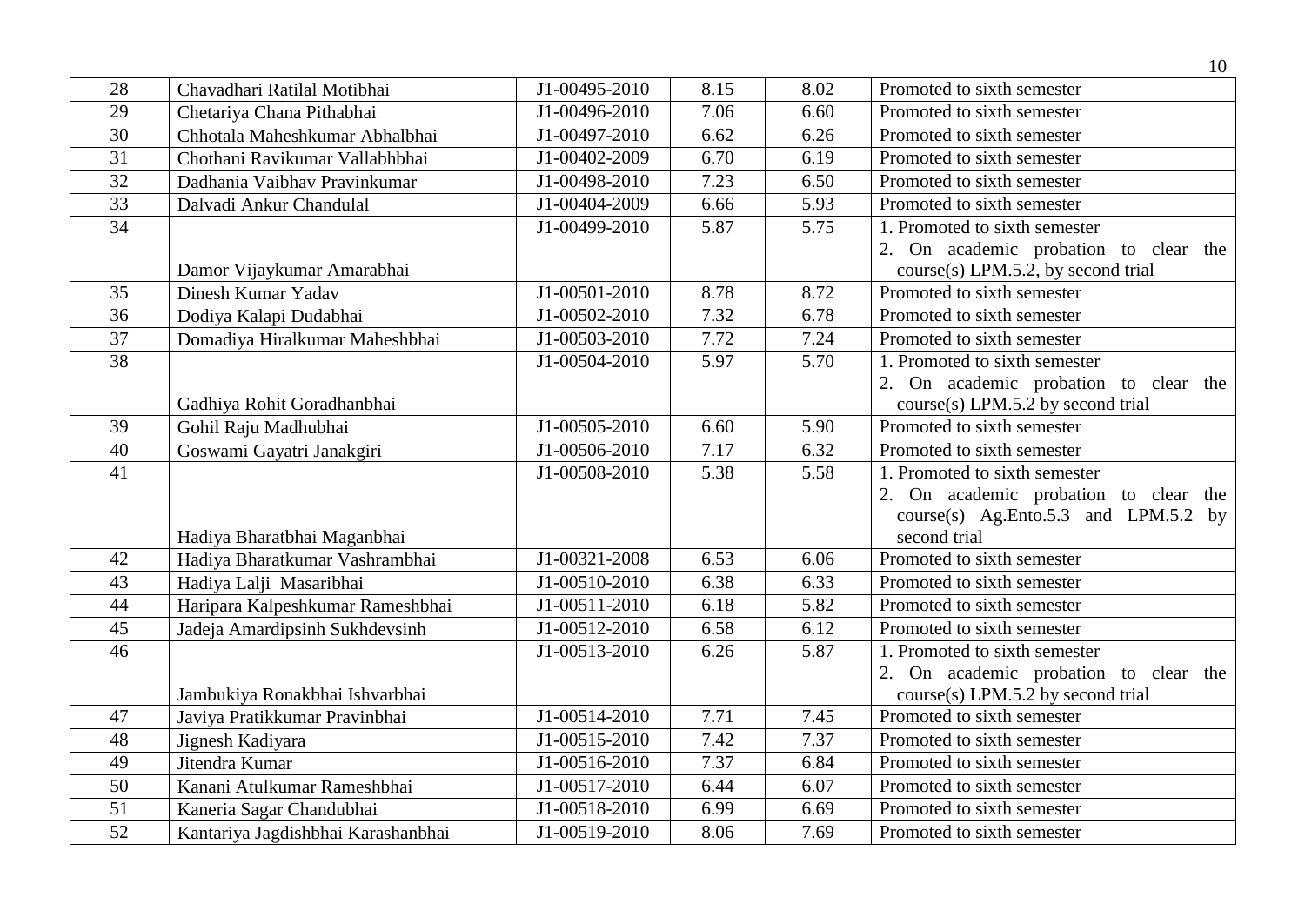|                 |                                  |               |      |      | 11                                       |
|-----------------|----------------------------------|---------------|------|------|------------------------------------------|
| 53              | Karangia Naran Kesurbhai         | J1-00520-2010 | 6.88 | 6.58 | Promoted to sixth semester               |
| 54              |                                  | J1-00432-2009 | 6.02 | 5.85 | 1. Promoted to sixth semester            |
|                 |                                  |               |      |      | 2. On academic probation to clear the    |
|                 | Kavar Nikunjkumar Rameshbhai     |               |      |      | course(s) LPM.5.2 by second trial        |
| 55              | Khunt Ankitkumar Rameshbhai      | J1-00521-2010 | 7.23 | 6.83 | Promoted to sixth semester               |
| 56              | Kokni Pritikumari Dhirubhai      | J1-00522-2010 | 6.90 | 6.13 | Promoted to sixth semester               |
| 57              | Kotadiya Narayanbhai Jaysukhbhai | J1-00523-2010 | 7.37 | 6.93 | Promoted to sixth semester               |
| $\overline{58}$ |                                  | J1-00436-2009 | 6.15 | 5.59 | 1. Promoted to sixth semester            |
|                 |                                  |               |      |      | 2. On academic probation to clear the    |
|                 | Kothiya Ankur Jayantibhai        |               |      |      | $course(s)$ LPM.5.2 by second trial      |
| 59              | Ladumor Jagadish Govindbhai      | J1-00524-2010 | 5.98 | 5.99 | Promoted to sixth semester               |
| 60              |                                  | J1-00525-2010 | 5.98 | 5.90 | 1. Promoted to sixth semester            |
|                 |                                  |               |      |      | 2. On academic probation to clear the    |
|                 | Ladumor Vishalkumar Maganbhai    |               |      |      | $course(s)$ LPM.5.2 by second trial      |
| 61              | Lakhlani Anurag Mukeshbhai       | J1-00437-2009 | 6.06 | 5.93 | Promoted to sixth semester               |
| 62              | <b>Mahesh Chouhan</b>            | J1-00527-2010 | 8.08 | 7.68 | Promoted to sixth semester               |
| 63              | Makwana Akashkumar Bhupatrai     | J1-00338-2008 | 6.30 | 5.93 | Promoted to sixth semester               |
| 64              | Mer Sanjaybhai Khimabhai         | J1-00530-2010 | 6.59 | 6.39 | Promoted to sixth semester               |
| 65              | Padsala Sejalben Kanubhai        | J1-00532-2010 | 7.48 | 6.70 | Promoted to sixth semester               |
| 66              |                                  | J1-00448-2009 | 5.87 | 5.92 | 1. Promoted to sixth semester            |
|                 |                                  |               |      |      | 2. On academic probation to clear the    |
|                 |                                  |               |      |      | course(s) Ag.Ento.5.3, LPM.5.2 by second |
|                 | Pampaniya Arashi Govindbhai      |               |      |      | trial                                    |
| 67              | Pansara Truptiben Devajibhai     | J1-00535-2010 | 7.82 | 7.25 | Promoted to sixth semester               |
| 68              | Patel Chintan Vrajlal            | J1-00537-2010 | 7.88 | 7.65 | Promoted to sixth semester               |
| 69              | Patel Kashyapkumar Vasanbhai     | J1-00538-2010 | 6.80 | 6.79 | Promoted to sixth semester               |
| 70              | Patel Rajesh Haribhai            | J1-00454-2009 | 6.92 | 6.54 | Promoted to sixth semester               |
| 71              | Patel Rakeshkumar Sureshbhai     | J1-00539-2010 | 7.64 | 7.58 | Promoted to sixth semester               |
| $\overline{72}$ | Patel Vijay Rameshbhai           | J1-00540-2010 | 6.99 | 6.42 | Promoted to sixth semester               |
| $\overline{73}$ |                                  | J1-00456-2009 | 6.49 | 6.23 | 1. Promoted to sixth semester            |
|                 |                                  |               |      |      | 2. On academic probation to clear the    |
|                 | Rajput Rudradatsinh Pratapsinh   |               |      |      | course(s) LPM.5.2 by second trial        |
| 74              | Rakesh Kumar Maida               | J1-00541-2010 | 7.04 | 6.64 | Promoted to sixth semester               |
| 75              | Rakholiya Jaydip Harsukhbhai     | J1-00542-2010 | 7.23 | 6.68 | Promoted to sixth semester               |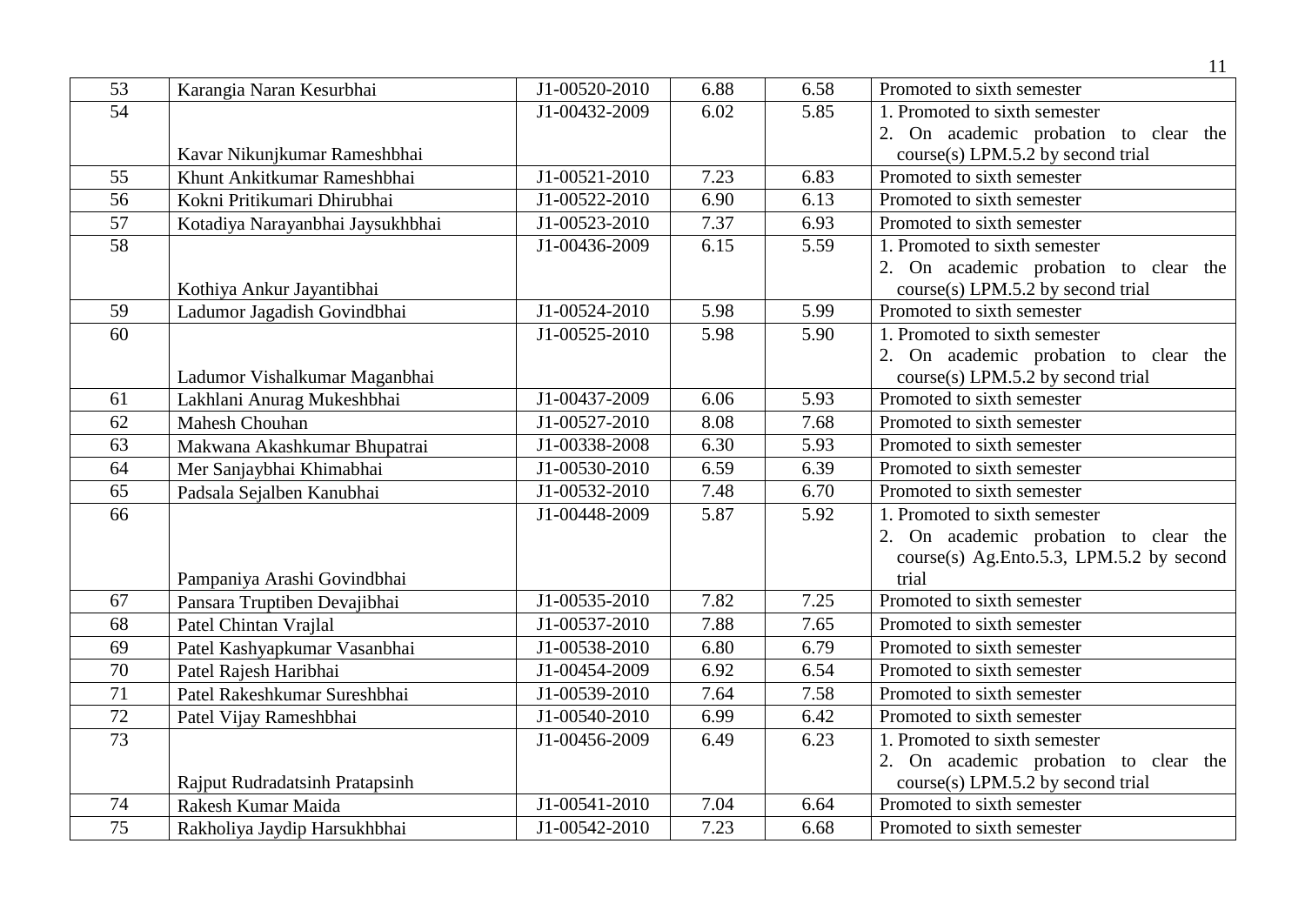| 76 | Ranoliya Pratikkumar Dhirajlal   | J1-00544-2010 | 6.70 | 6.53 | Promoted to sixth semester |
|----|----------------------------------|---------------|------|------|----------------------------|
| 77 | Rathwa Alpeshbhai Damabhai       | J1-00459-2009 | 6.22 | 5.94 | Promoted to sixth semester |
| 78 | Rathwa Dhansingbhai Khumsingbhai | J1-00546-2010 | 6.67 | 6.42 | Promoted to sixth semester |
| 79 | Rathwa Mineshbhai Gamjibhai      | J1-00547-2010 | 6.24 | 6.10 | Promoted to sixth semester |
| 80 | Raval Dilipkumar Tejabhai        | J1-00548-2010 | 7.44 | 6.97 | Promoted to sixth semester |
| 81 | Sabhaya Ankit Gordhan            | J1-00549-2010 | 6.88 | 6.46 | Promoted to sixth semester |
| 82 | Saradhara Akash Dineshbhai       | J1-00551-2010 | 7.12 | 6.70 | Promoted to sixth semester |
| 83 | Savaliya Nayanaben Vinubhai      | J1-00552-2010 | 7.91 | 7.45 | Promoted to sixth semester |
| 84 | Savaliya Rohitkumar Rameshbhai   | J1-00553-2010 | 6.66 | 6.07 | Promoted to sixth semester |
| 85 | Solanki Jignasa Nathabhai        | J1-00554-2010 | 7.15 | 6.47 | Promoted to sixth semester |
| 86 | Thummar Chiragkumar Ukabhai      | J1-00464-2009 | 6.16 | 5.71 | Promoted to sixth semester |
| 87 | Trambadiya Rajkumar Dilipbhai    | J1-00557-2010 | 6.29 | 6.01 | Promoted to sixth semester |
| 88 | Vaishnav Nilesh Mansukhbhai      | J1-00559-2010 | 7.83 | 7.60 | Promoted to sixth semester |
| 89 | Vaja Arpanaben Devabhai          | J1-00560-2010 | 7.04 | 6.68 | Promoted to sixth semester |
| 90 | Vala Anirudh Kalubhai            | J1-00561-2010 | 7.01 | 6.73 | Promoted to sixth semester |
| 91 | Vasava Ashishkumar Karasanbhai   | J1-00564-2010 | 6.20 | 6.39 | Promoted to sixth semester |
| 92 | Vora Zarna Narendrabhai          | J1-00566-2010 | 7.67 | 7.43 | Promoted to sixth semester |
| 93 | Vrushank Mukesh Trivedi          | J1-00567-2010 | 7.55 | 7.63 | Promoted to sixth semester |
| 94 | Yusufzai Sana Aftabkhan          | J1-00568-2010 | 6.78 | 6.99 | Promoted to sixth semester |
| 95 | Zala Ishitaben Mansing           | J1-00569-2010 | 6.95 | 6.33 | Promoted to sixth semester |
| 96 | Zala Mohitkumar Jaysinhbhai      | J1-00570-2010 | 7.08 | 6.74 | Promoted to sixth semester |
| 97 | Zapadiya Dalsukhbhai Manjibhai   | J1-00571-2010 | 7.11 | 6.68 | Promoted to sixth semester |

Result of **Fifth Semester (Old Part)** of **B.Sc.(Agri.)** degree course examination conducted by the Junagadh Agricultural University in the month of **December-2012** at College of Agriculture, JAU, Junagadh is declared as under.

| Seat<br>No. |                               | <b>Registration Number</b> | G.P.A.<br>obtained<br>$(10.00)$ basis | C.G.P.A.<br>obtained $(10.00)$<br>basis | <b>REMARKS</b>             |
|-------------|-------------------------------|----------------------------|---------------------------------------|-----------------------------------------|----------------------------|
|             | Malivad Shivamkumar Bachubhai | J1-00177-2006              | 5.58                                  | 5.39                                    | Promoted to sixth semester |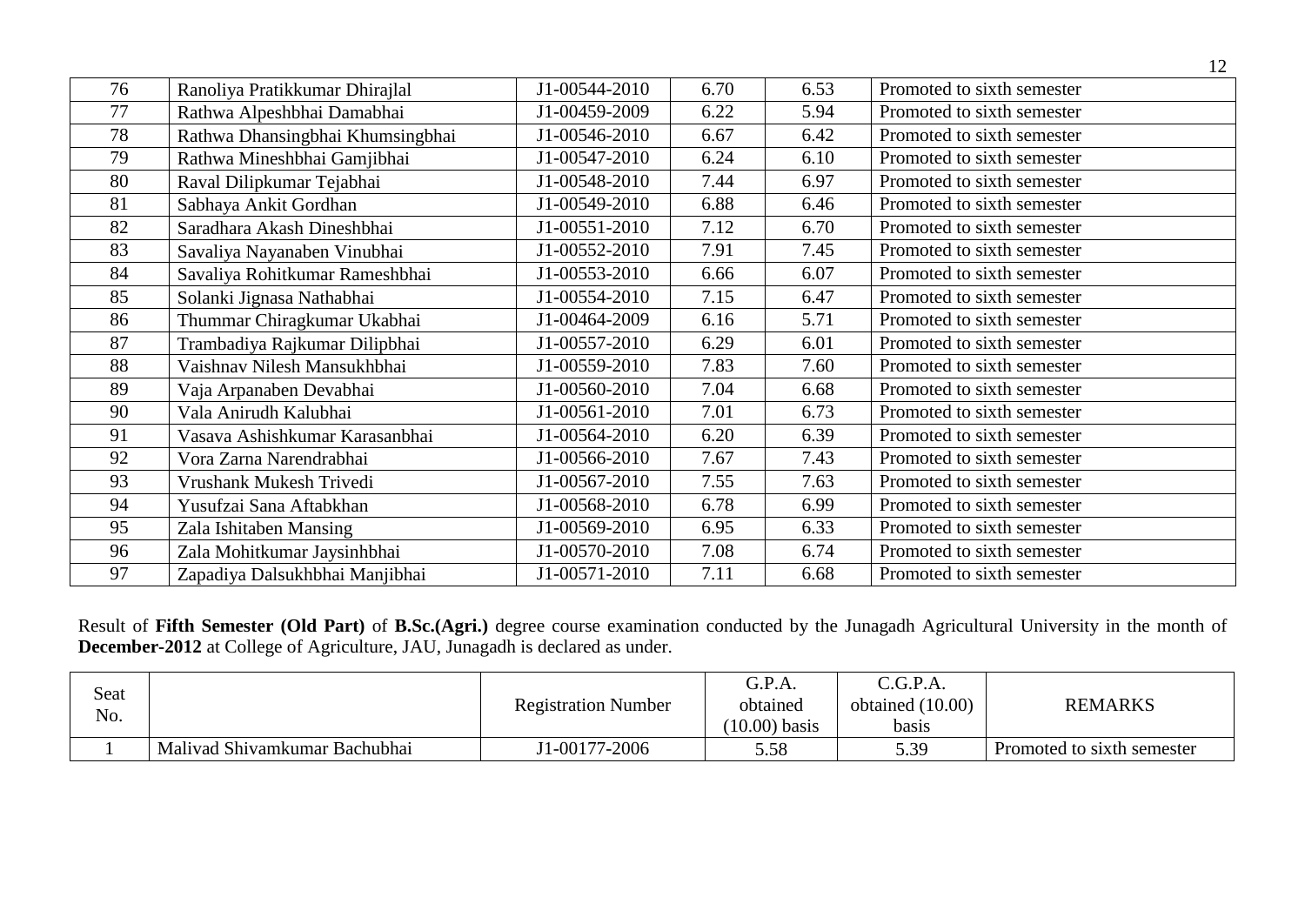Result of **Sixth Semester (New Supple.)** of **B.Sc. (Hons.) Agri.** degree course examination conducted by the Junagadh Agricultural University in the month of **December-2012** at College of Agriculture, JAU, Junagadh is declared as under.

| Seat No.      | Name                           | Registration<br>Number | G.P.A.<br>obtained<br>$(10.00)$ basis | C.G.P.A.<br>obtained<br>$(10.00)$ basis | <b>REMARKS</b>              |
|---------------|--------------------------------|------------------------|---------------------------------------|-----------------------------------------|-----------------------------|
|               | Chavda Paresh Rambhai          | J1-00308-2008          | 6.23                                  | 6.20                                    | Promoted to eighth semester |
|               | Der Mayurkumar Lakhabhai       | J1-00407-2009          | 5.98                                  | 5.96                                    | Promoted to eighth semester |
| $\mathcal{F}$ | Kotadiya Divyeshkumar          | J1-00334-2008          | 7.63                                  | 6.46                                    | Promoted to eighth semester |
|               | Gordhanbhai                    |                        |                                       |                                         |                             |
|               | Mungalpara Chirag Gokalbhai    | J1-00446-2009          | 6.90                                  | 6.28                                    | Promoted to eighth semester |
|               | Parmar Sanjay Kanjibhai        | J1-00452-2009          | 6.23                                  | 6.03                                    | Promoted to eighth semester |
| 6             | Sardhara Mayurkumar Jayantilal | J1-00367-2008          | 6.78                                  | 6.06                                    | Promoted to eighth semester |
|               | Zala Ranjitkumar Savdas        | J1-00471-2009          | 6.70                                  | 6.07                                    | Promoted to eighth semester |

Result of **Seventh Semester (Old Regular)** of **B.Sc. (Hons.) Agri.** degree course examination conducted by the Junagadh Agricultural University in the month of **December-2012** at College of Agriculture, JAU, Junagadh is declared as under.

| Seat No. | Name                             | Registration<br>Number | G.P.A.<br>obtained<br>$(10.00)$ basis | C.G.P.A.<br>obtained<br>(10.00)<br>basis | <b>REMARKS</b>              |
|----------|----------------------------------|------------------------|---------------------------------------|------------------------------------------|-----------------------------|
|          | Abhai Kumar                      | J1-00383-2009          | 7.50                                  | 7.33                                     | Promoted to eighth semester |
| 2        | Aghera Samirkumar Rameshbhai     | J1-00384-2009          | 7.30                                  | 6.30                                     | Promoted to eighth semester |
| 3        | Amreliya Pratikshaben Ganeshbhai | J1-00385-2009          | 7.70                                  | 7.75                                     | Promoted to eighth semester |
| 4        | Baladha Rinkal Fullabhai         | J1-00386-2009          | 7.80                                  | 6.93                                     | Promoted to eighth semester |
| 5        | Baldaniya Bharat Dayabhai        | J1-00388-2009          | 6.80                                  | 6.88                                     | Promoted to eighth semester |
| 6        | Bamrotiya Mehul Mulubhai         | J1-00389-2009          | 7.50                                  | 6.84                                     | Promoted to eighth semester |
| $\tau$   | Barad Bhavnaben Bhikhabhai       | J1-00390-2009          | 8.00                                  | 7.77                                     | Promoted to eighth semester |
| 8        | Bhanderi Rahulkumar Laxmanbhai   | J1-00392-2009          | 7.20                                  | 6.94                                     | Promoted to eighth semester |
| 9        | Bheda Mahendi Vajasibhai         | J1-00393-2009          | 7.10                                  | 6.76                                     | Promoted to eighth semester |
| 10       | Bodar Kishan Hareshbhai          | J1-00395-2009          | 7.30                                  | 6.25                                     | Promoted to eighth semester |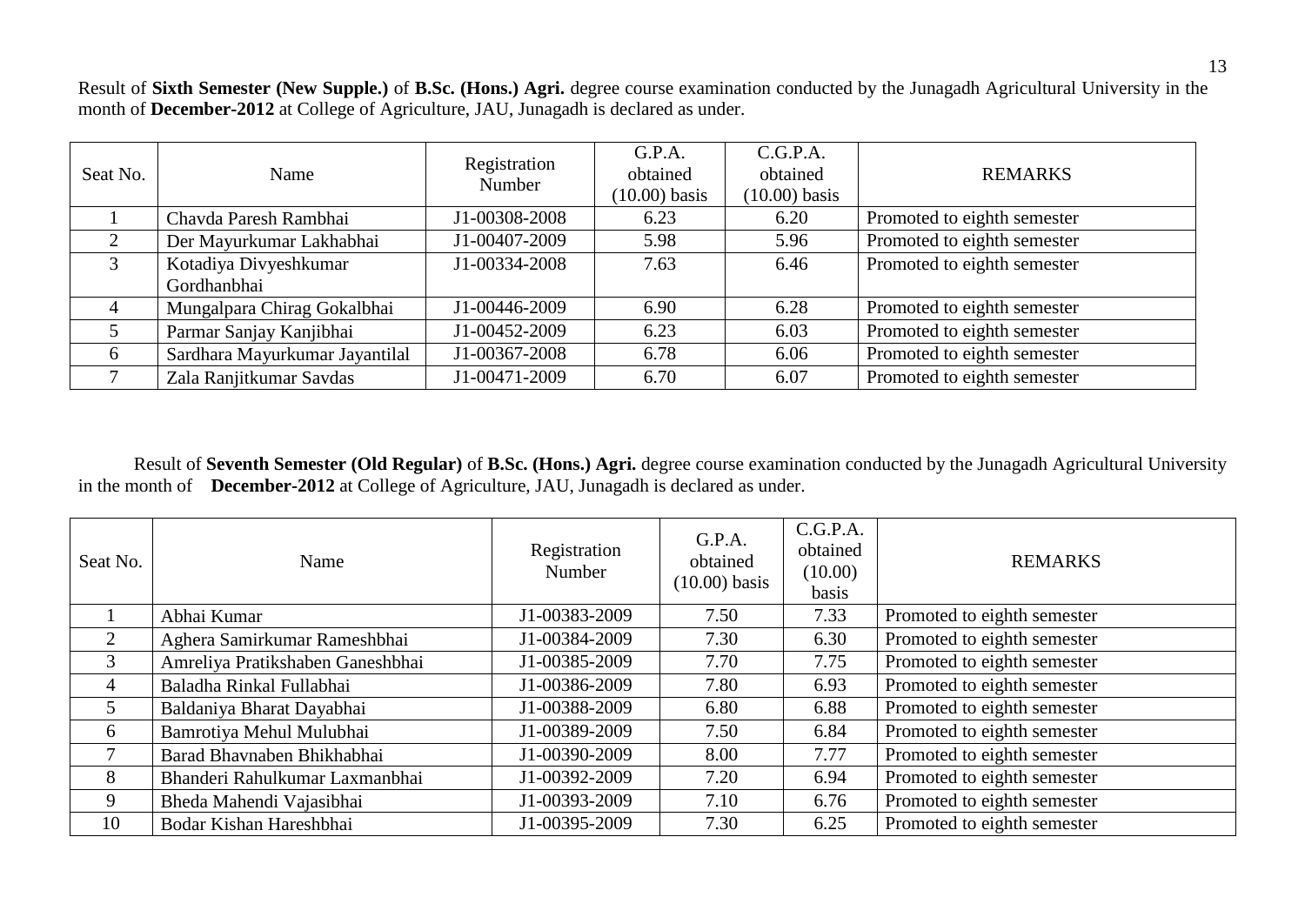|                 |                                     |               |      |      | 14                          |
|-----------------|-------------------------------------|---------------|------|------|-----------------------------|
| 11              | Chandrabhan Ahirwar                 | J1-00396-2009 | 7.60 | 7.15 | Promoted to eighth semester |
| 12              | Chavada Jagdishkumar Naranbhai      | J1-00398-2009 | 7.00 | 6.39 | Promoted to eighth semester |
| 13              | Chavda Paresh Rambhai               | J1-00308-2008 | 7.10 | 6.22 | Promoted to eighth semester |
| 14              | Chhatrola Jaydeep Chandulal         | J1-00400-2009 | 7.50 | 6.66 | Promoted to eighth semester |
| 15              | Chhodavadiya Hepilkumar Jaysukhbhai | J1-00401-2009 | 6.90 | 6.84 | Promoted to eighth semester |
| 16              | Chovatiya Viral Mansukhbhai         | J1-00403-2009 | 7.10 | 6.30 | Promoted to eighth semester |
| 17              | Damor Kavita Samsubhai              | J1-00405-2009 | 7.50 | 6.35 | Promoted to eighth semester |
| 18              | Dave Vishalkumar Chandulal          | J1-00406-2009 | 7.00 | 6.38 | Promoted to eighth semester |
| 19              | Der Mayurkumar Lakhabhai            | J1-00407-2009 | 5.80 | 5.95 | Promoted to eighth semester |
| 20              | Desai Arpana Jayantilal             | J1-00408-2009 | 7.40 | 6.32 | Promoted to eighth semester |
| 21              | Dev Kishan                          | J1-00409-2009 | 7.40 | 7.66 | Promoted to eighth semester |
| 22              | Dharaiya Bhargavbhai Khetabhai      | J1-00411-2009 | 7.00 | 7.15 | Promoted to eighth semester |
| 23              | Diksha Patel                        | J1-00414-2009 | 7.90 | 8.15 | Promoted to eighth semester |
| 24              | Gadhiya Chirag Chandubhai           | J1-00415-2009 | 7.80 | 7.16 | Promoted to eighth semester |
| 25              | Gojiya Somat Karabhai               | J1-00416-2009 | 6.80 | 5.77 | Promoted to eighth semester |
| 26              | Hadiya Jyoti Mangalbhai             | J1-00417-2009 | 7.90 | 6.73 | Promoted to eighth semester |
| 27              | Hadiya Lata Hakabhai                | J1-00418-2009 | 7.60 | 7.29 | Promoted to eighth semester |
| 28              | Hari Mohan Meena                    | J1-00419-2009 | 7.60 | 7.39 | Promoted to eighth semester |
| 29              | Hirapara Vaishali Ashokbhai         | J1-00421-2009 | 7.80 | 6.89 | Promoted to eighth semester |
| $\overline{30}$ | Jadav Dharmeshkumar Vrajlal         | J1-00422-2009 | 7.20 | 6.67 | Promoted to eighth semester |
| 31              | Jadav Jayeshbhai Vinubhai           | J1-00423-2009 | 7.20 | 6.80 | Promoted to eighth semester |
| 32              | Jalandra Akashbhai Ranchhodbhai     | J1-00425-2009 | 7.10 | 6.37 | Promoted to eighth semester |
| $\overline{33}$ | Kalsariya Mahesh Chhaganbhai        | J1-00427-2009 | 7.30 | 7.27 | Promoted to eighth semester |
| 34              | Kamaliya Ranchhodbhai Punabhai      | J1-00428-2009 | 7.90 | 7.94 | Promoted to eighth semester |
| 35              | Kapuriya Bhavin Dineshbhai          | J1-00429-2009 | 7.70 | 6.84 | Promoted to eighth semester |
| 36              | Kava Khyatiben Prafulbhai           | J1-00430-2009 | 8.20 | 7.45 | Promoted to eighth semester |
| 37              | Kavad Nitinbhai Bhopabhai           | J1-00431-2009 | 7.20 | 7.25 | Promoted to eighth semester |
| 38              | Khorajiya Kutbudin Usmangani        | J1-00434-2009 | 7.20 | 6.58 | Promoted to eighth semester |
| 39              | Koli Raghubhai Balabhai             | J1-00435-2009 | 6.70 | 7.09 | Promoted to eighth semester |
| 40              | Kotadiya Divyeshkumar Gordhanbhai   | J1-00334-2008 | 7.50 | 6.49 | Promoted to eighth semester |
| 41              | Maheta Poojaben Vinodray            | J1-00439-2009 | 7.70 | 6.49 | Promoted to eighth semester |
| 42              | Makwana Ankita Rameshkumar          | J1-00440-2009 | 7.50 | 6.80 | Promoted to eighth semester |
| 43              | Markana Jignesh Gordhanbhai         | J1-00441-2009 | 7.50 | 6.77 | Promoted to eighth semester |